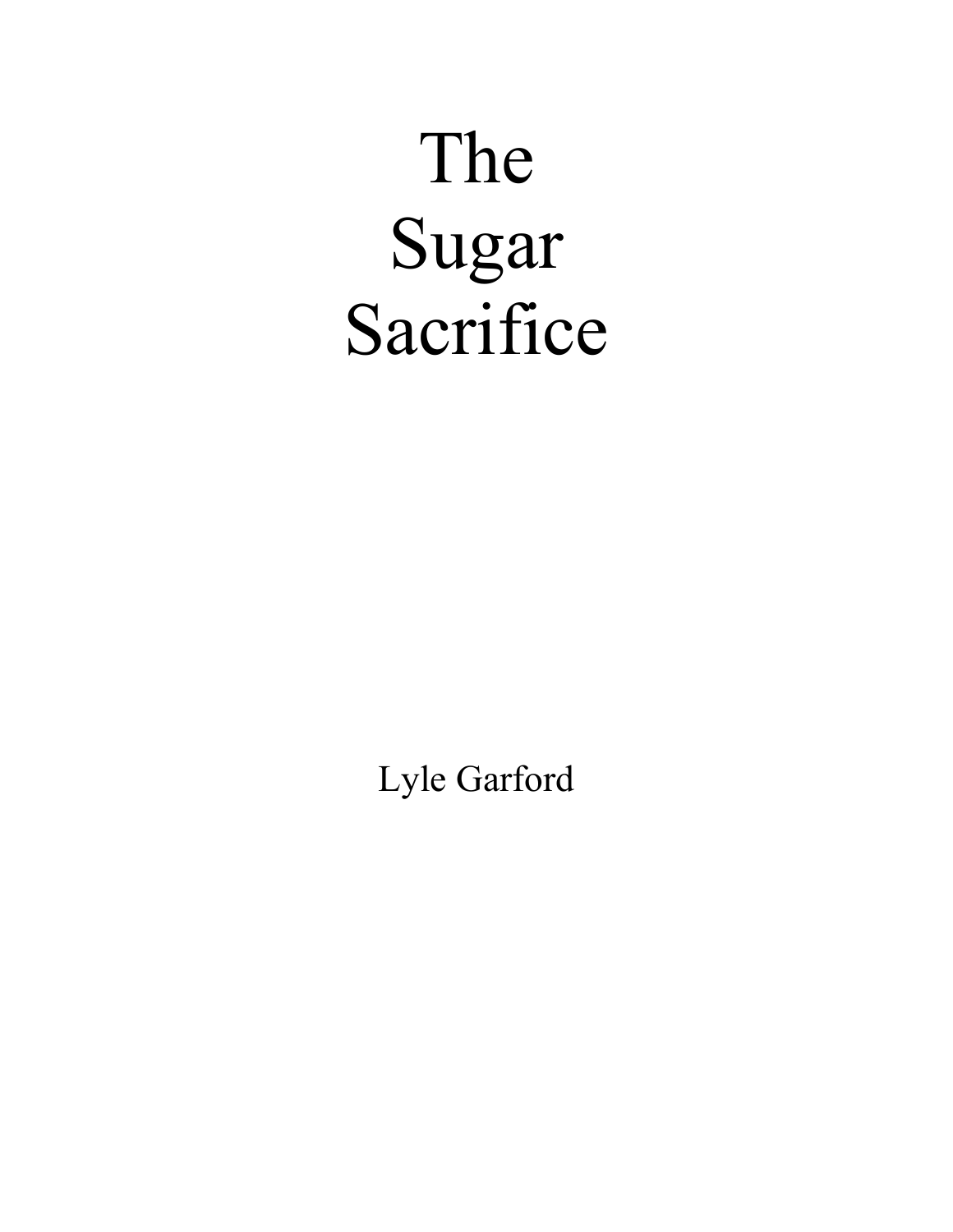Except where actual historical events and characters are being described for the storyline of this novel, all situations in this publication are fictitious and any resemblance to living persons is purely coincidental.

Copyright © 2017 by Lyle Garford

All rights reserved. No part of this book may be reproduced or transmitted in any form or by any means, electronic or mechanical, including photocopying, recording, or by an information storage and retrieval system, without permission in writing from the publisher.

Published by: Lyle Garford Vancouver, Canada Contact: lyle@lylegarford.com

ISBN 978-0-9952078-2-0

Cover by designspectacle.ca

Book Design by Lyle Garford lyle@lylegarford.com www.lylegarford.com

First Edition 2017 Printed by Createspace, an Amazon.com Company. Available on Kindle and other devices.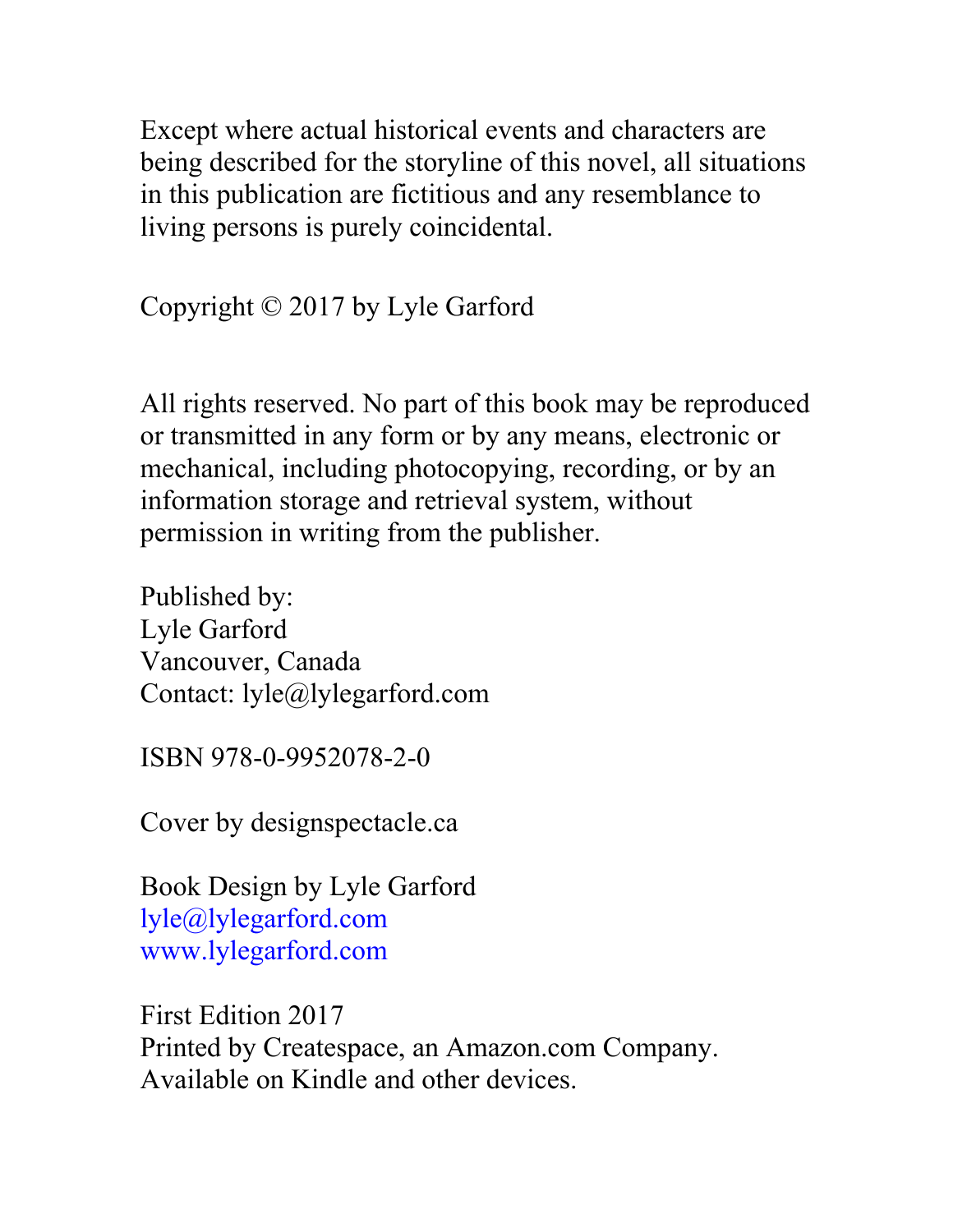## Dedication

This one is for my racquetball and squash friends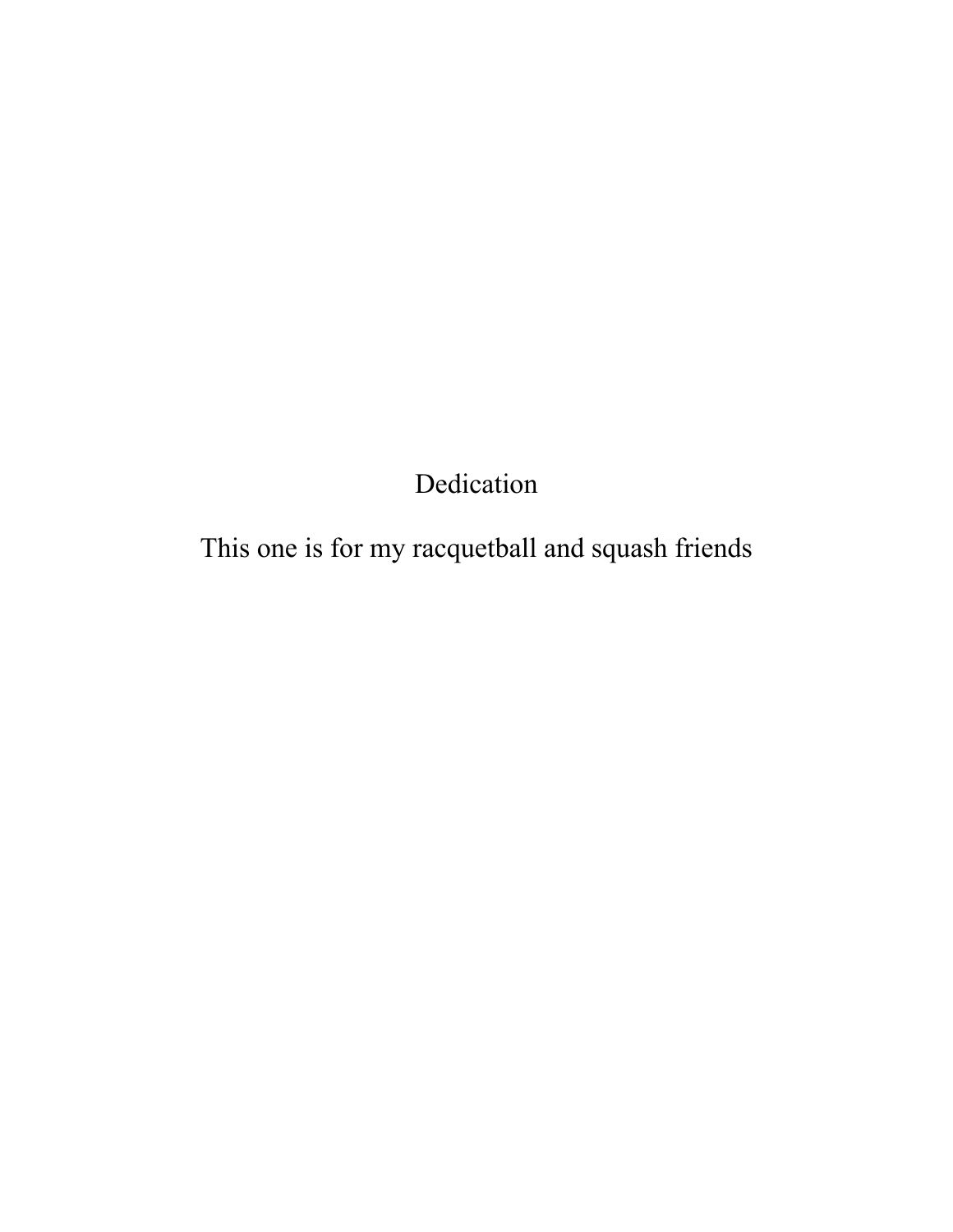Prologue June 1792 St. Lucia

The Captain made his way to the end of the dock as dusk brought growing shadows to the harbour. He was scanning all directions for signs of trouble with each step while the man waiting for him with a travel valise in hand nervously did the same. The Captain felt tired and drained of energy to a depth he had not experienced before as he reached out to shake the man's hand. He studied the man's features, seeing fatigue and tension etched on his companion's face. The Captain knew it was mirrored on his own.

"Are you certain of your course of action, Captain Deschamps? I still think they will come after you, just as I am sure they are even now looking for me," said Colonel Jean Joseph de Gimat, Governour of the French island of St. Lucia in the Caribbean. "And what of your men? Are you still confident of them?"

Marcel Deschamps, the greying, but dapper and fit Captain of the French Navy frigate *Marie-Anne,* now into his early fifties in age, gave a weary shrug in response. "To be honest, I am not certain of anything. A year ago I wouldn't have thought what is happening now possible, but obviously I was wrong. It's no matter, though, as I am willing to take the risk. I don't think these bastards Montdenoix and Linger even know who I really am, at least not yet. They may have succeeded in stirring the colony up, but they aren't as smart as they think they are."

"Captain, we *both* thought they were buffoons, but somehow they managed to convince the garrison of the fort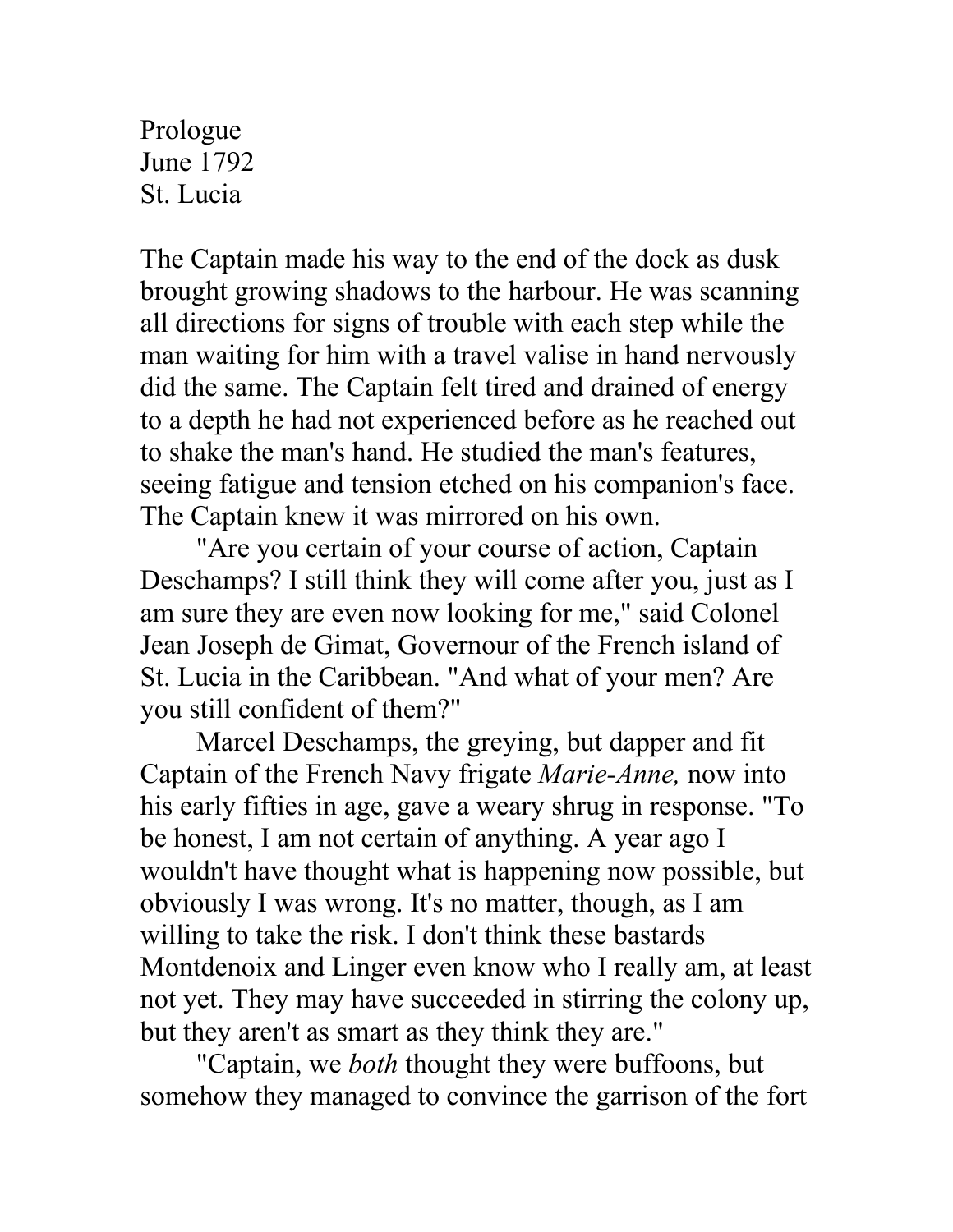on Morne Fortune to change sides and fly the tricolour flag of the Revolution. Sooner or later they will turn their attention to you. You command the most powerful warship in St. Lucia and I don't think even your devious skills will keep you safe. And if they find out what we have done they will stop at nothing. We both know they will be looking for it probably sooner than later."

The Captain nodded. "I am not afraid, Governour. We have talked of this before. The fact remains I am best positioned to get it safely away and nothing has changed to warrant a different approach. Besides, if things worsen as we suspect then someone has to step into the breach to help the remaining loyalists here and deal with it all. As I said, I remain prepared to take this risk."

The Governour studied the Captain's face for a long moment before reaching out to place a hand on the Captain's shoulder. "You are a brave man, Marcel. Well, the ship is waiting for me and I must flee. If they catch me lingering here I'll be hung on the spot."

Turning, the Governour stalked up the gangplank and signaled to the clearly impatient Captain of the small mail packet ship he could finally depart. Captain Deschamps was left standing by himself and feeling alone as he watched the ship leave the harbour of Castries, the capital of St. Lucia. The packet ship Captain was fortunate enough of a breeze was present, despite the stifling heat of a summer evening, to enable a relatively swift departure.

Having found ways to remain assigned to St. Lucia for many years, the island had long since become Captain Deschamps home. But the sudden departure of the Governour brought an unsettling feeling his island home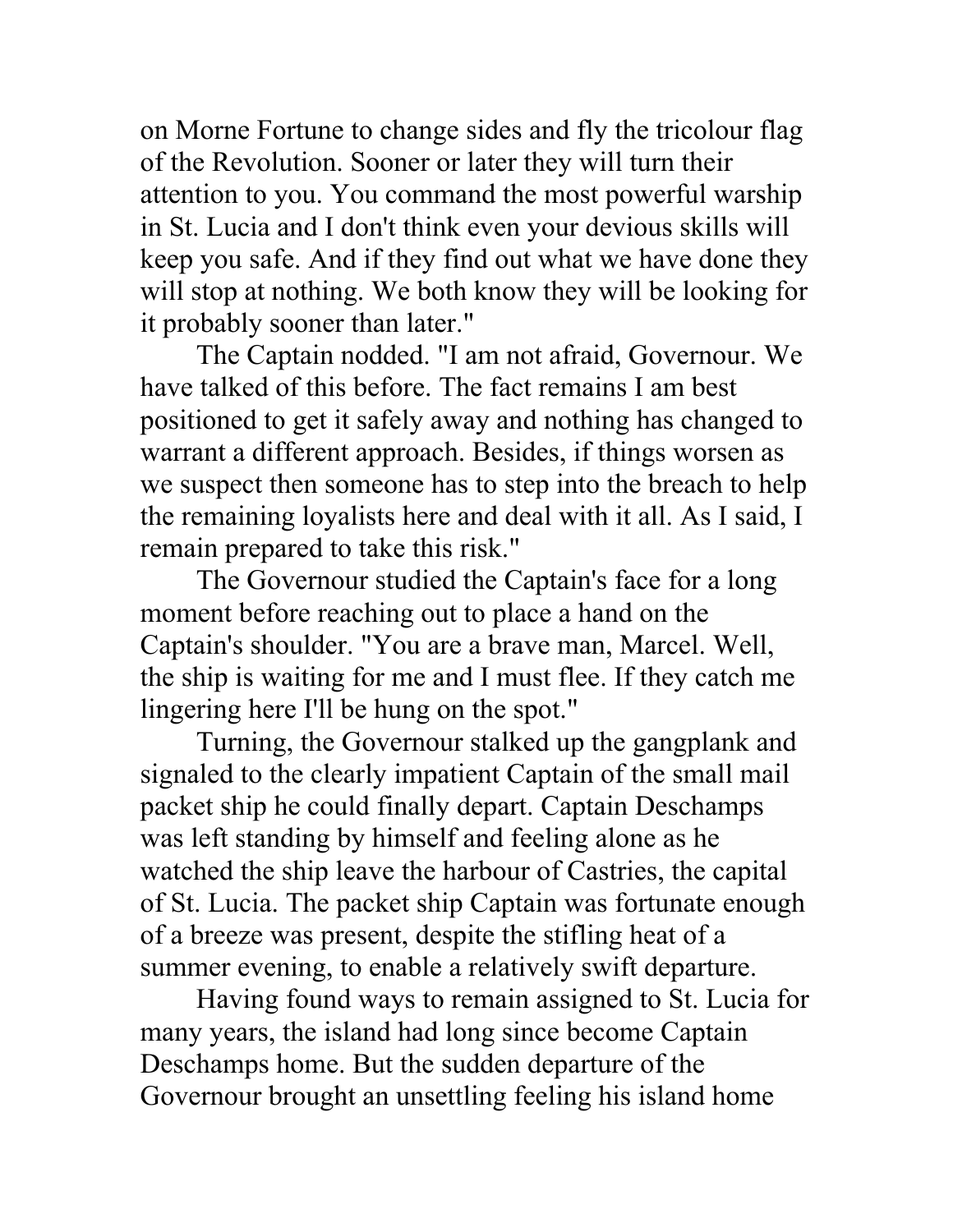was now a strange and foreign place. When he was certain the ship was well away he gave a deep sigh, struggling to master his unspoken desire to simply flee too. But he knew this was impossible, so he turned to make his way back to his ship. As he retraced his steps he began scanning all directions for trouble once again.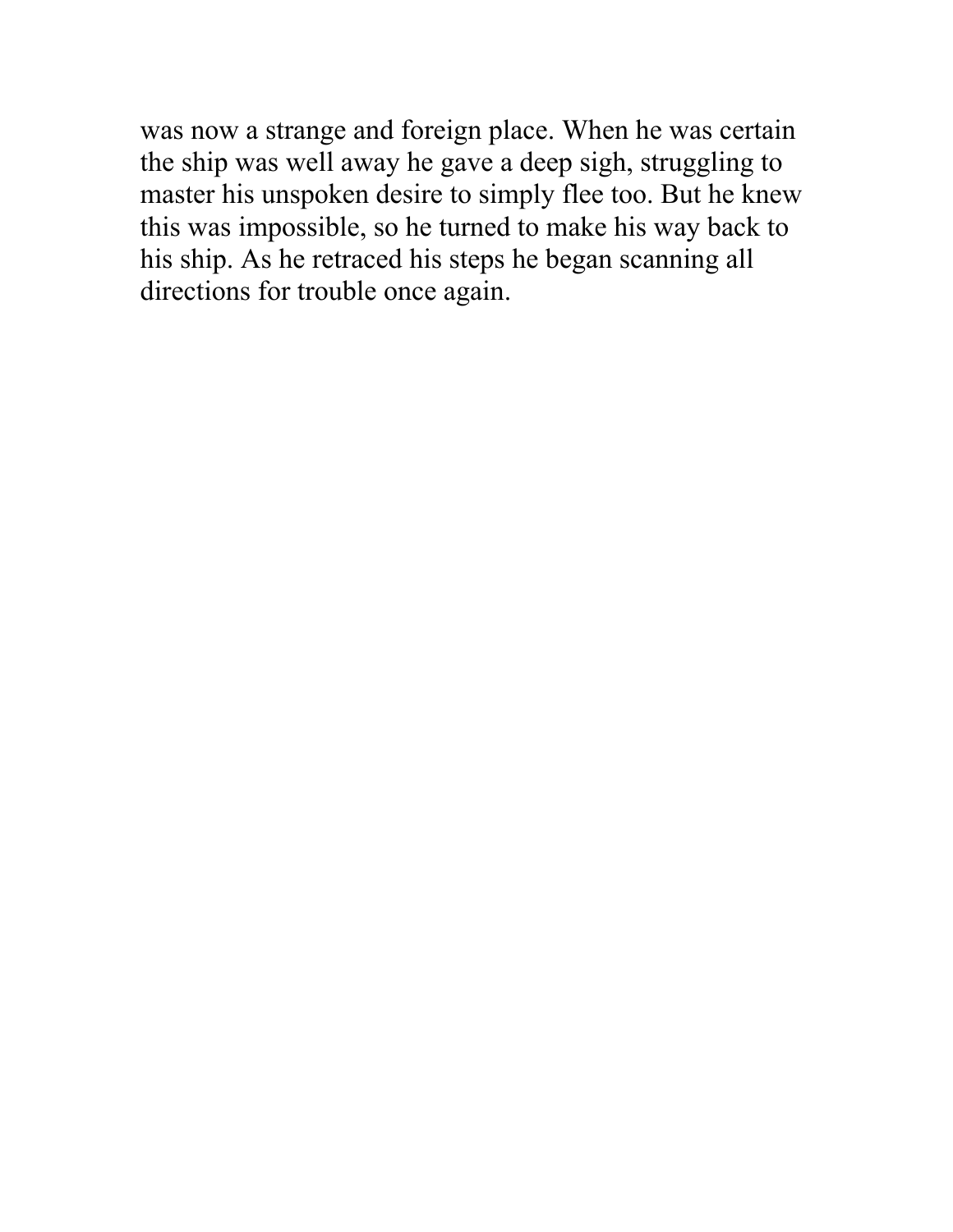Chapter One December 1792 St. Lucia

The sound of the sudden, grating fall of the gleaming blade as it dropped down its guide was replaced by a harsh and resounding thud as it struck the base of the framework holding it all in place, jarring the senses of everyone nearby. One of the workers installing and testing the apparatus in the public square stepped forward, beginning yet another detailed examination of the various pieces holding it together. Calling two other workers over to him, he pointed at a spot he seemed dissatisfied with. After a quick, muttered conversation they all nodded agreement and he reached for a hammer, pounding at a supporting cross beam which appeared a little out of place while the other two watched him. After finishing the small adjustment, they hoisted the blade and let it fall three more times before finally looking more content with their work.

The three men all stiffened as they turned to face the officer that had been watching them when he moved to join their group. They had reason to be on their guard, as this man's hard, thin-lipped countenance matched his behaviour. Still physically strong despite being over forty in age and taller than all three of the workers, the officer was well known for using his overbearing physical presence to dominate everyone.

"Are you finally done?"

"For now, yes, Captain La Chance," said the worker with the hammer. "There is one other final piece I want to adjust, but I need a different tool from the ship, so we will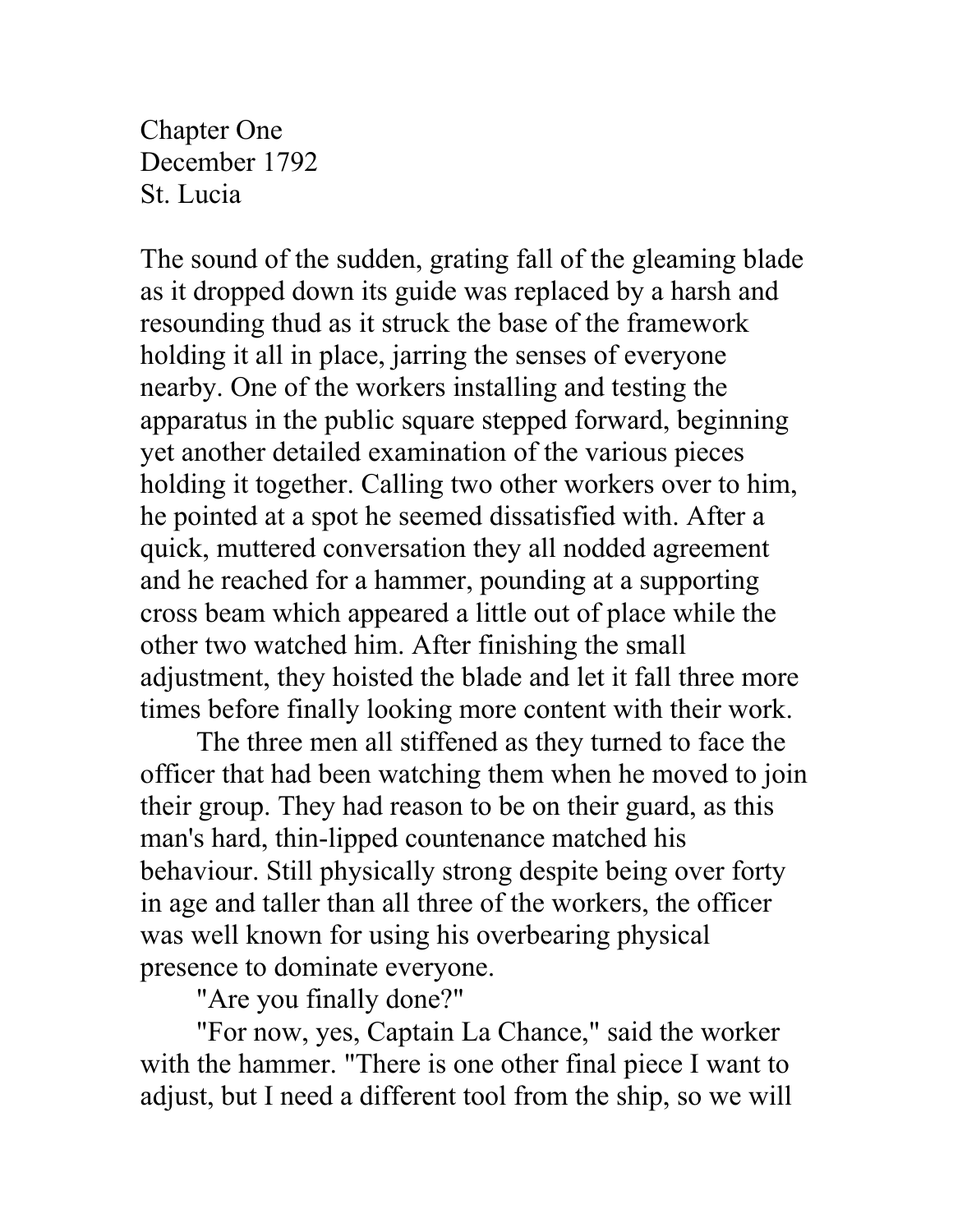return later. This may seem like a straightforward device, but it must be properly set up if you want the blade to do its job without problems or delay. I have learned much over the last several months while working with these new devices and the most important lesson was to take my time and do it properly from the start."

"Fine, fine. And the blade is sharp?"

"But of course. We worked it over yet again last night. You do know it will require some periodic maintenance depending on how much it is used?"

The officer gave them a cold smile. "Oh, I fully expect it will get some use and you will need to maintain it. How much remains to be seen. You may all return to the ship, but have your work completed today."

As the three men gathered their tools and left Baron Jean Baptiste Raimond La Chance, newly appointed Captain of the French Navy frigate *La Felicite*, smiled once again and examined the device before him with a professional eye. Machines designed to separate a man's head from his body were in use in different forms and various countries for centuries. Captain La Chance felt proud it fell to the enlightenment of the French people and their Revolution to refine the design to its current form.

In most parts of the world little concern was focused on whether or not an offender suffered or felt pain when being executed. With this new device, called a guillotine, deliberate care was being taken to ensure a swift end to an offender while inflicting as little pain as possible. Unlike earlier versions relying on axe heads and blunt force to do the job, the relatively thin, sharp, and angled blade together with its sheer weight falling from a great height ensured no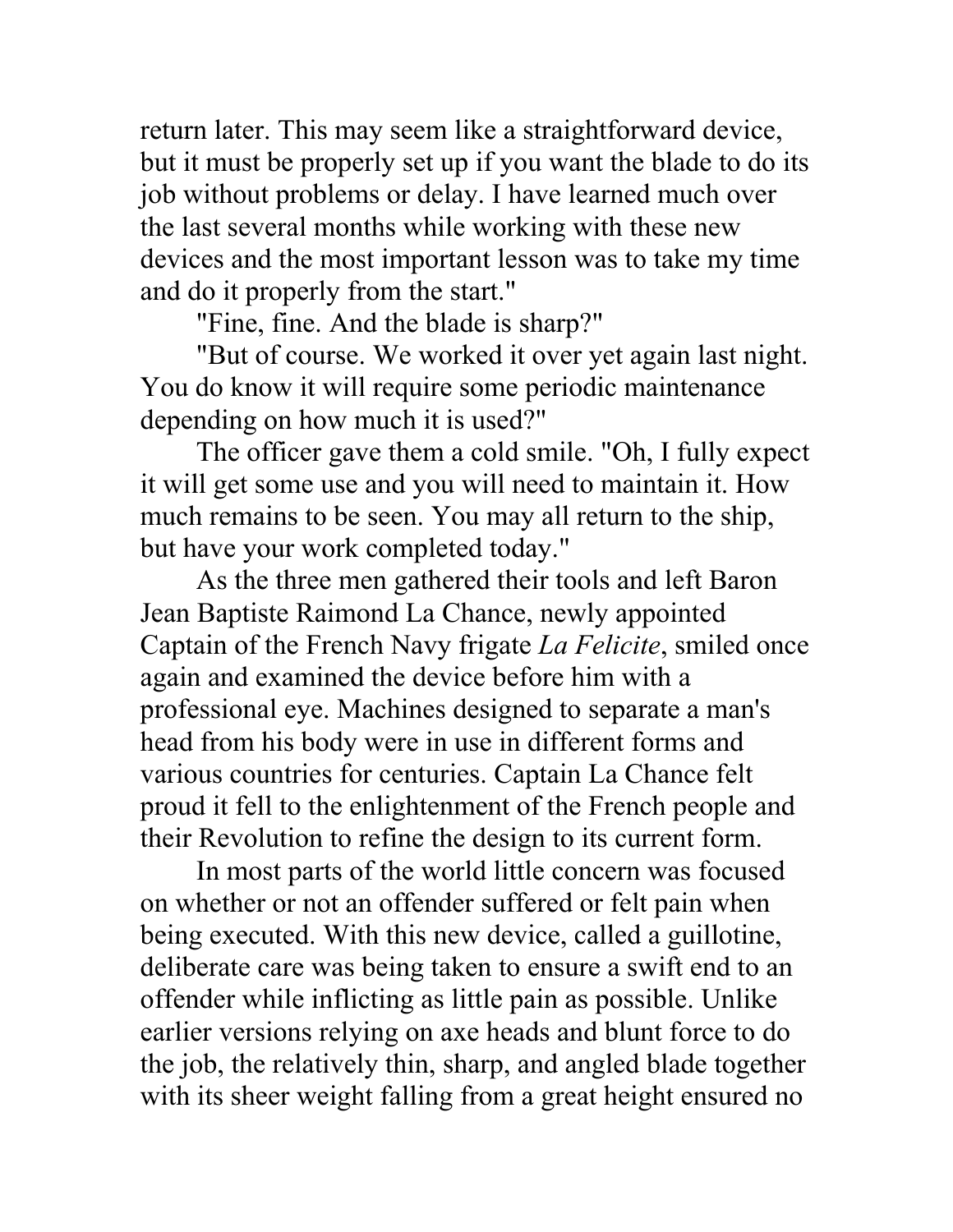need to let the blade fall a second time to finish the job, if it was properly maintained.

Satisfied, Captain La Chance turned away from the guillotine brought with him on the long journey from Brest in France to St. Lucia and found the watching crowd packed into the square was growing even bigger. The soldiers holding the crowd back were showing obvious anxiety about its size and weren't hesitating to use the butts of their weapons to club the more boisterous members of the crowd back when they got too close. The square was right beside the jail just off Peynier Street in Castries and was left empty for the specific purpose of public executions. Most of the previous executions in St. Lucia were accomplished by hanging the offender. A gibbet used until now sat dismantled off in a corner of the square.

The novelty of this new device clearly piqued the interest of the crowd, which was filled with an almost equal mix of both white and black faces. What was interesting for Captain La Chance was the mixture of reactions on those faces, ranging from outright horror at what they were seeing to absolute glee over the potential entertainment to come. The remainder in between those extremes seemed to wear equal mixes of outright fear, dismay, and fascination with what they were seeing.

A warm gust of wind blew through the square, making the new tricolour flag hanging from the flagpole beside the guillotine flap with the breeze. As Captain La Chance stared up at it he felt another surge of pride to know the new Minister of the Navy for the Republic, Gaspard Monge, chose him specifically for this mission. As he gazed upwards he saw in the periphery of his vision two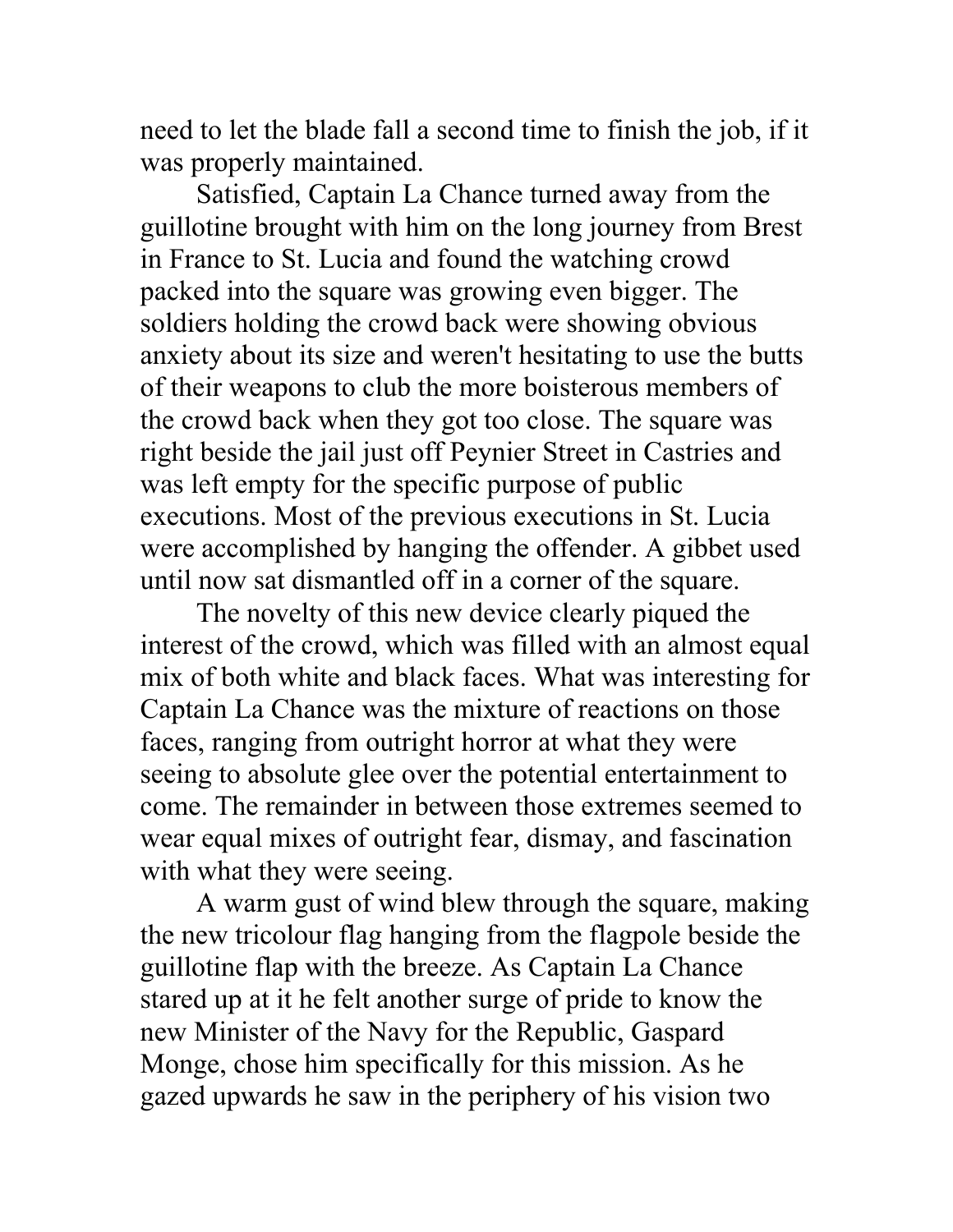other men were walking over to stop at his side and he turned his attention to them.

"Well, gentlemen, what do you think?" said the Captain.

"It has certainly caught everyone's attention, Captain. Perhaps for good reason," said Emile Martin with a smirk, one of the two civilian members of the tribunal Captain La Chance headed.

"We are ready to begin our work, Captain. What do you see are the next steps?" said Jeremy Bernard, the third member of the tribunal.

The Captain shrugged as he gave the two men a cold smile. Both still looked and behaved like the weak, petty clerks they were before the Revolution and he knew they needed his leadership.

"We must establish ourselves in the administrative headquarters. I think from my brief glimpse of the outside of the Governour's quarters it will suit our purposes. Since this island no longer has a Governour we may as well move in. It was important to set up the guillotine before all else to send a message to the reluctant ones about who is now in charge here."

Emile Martin waved a hand toward the device beside him. "Do you think we will actually need to use this much here, Captain? I thought the National Convention conferred the title of "The Faithful" on this island. They wouldn't have done this without reason, I should think."

"You are correct, sir. We received ongoing support for our cause from this colony, even back in the early days of the Revolution, unlike Martinique and Guadeloupe and the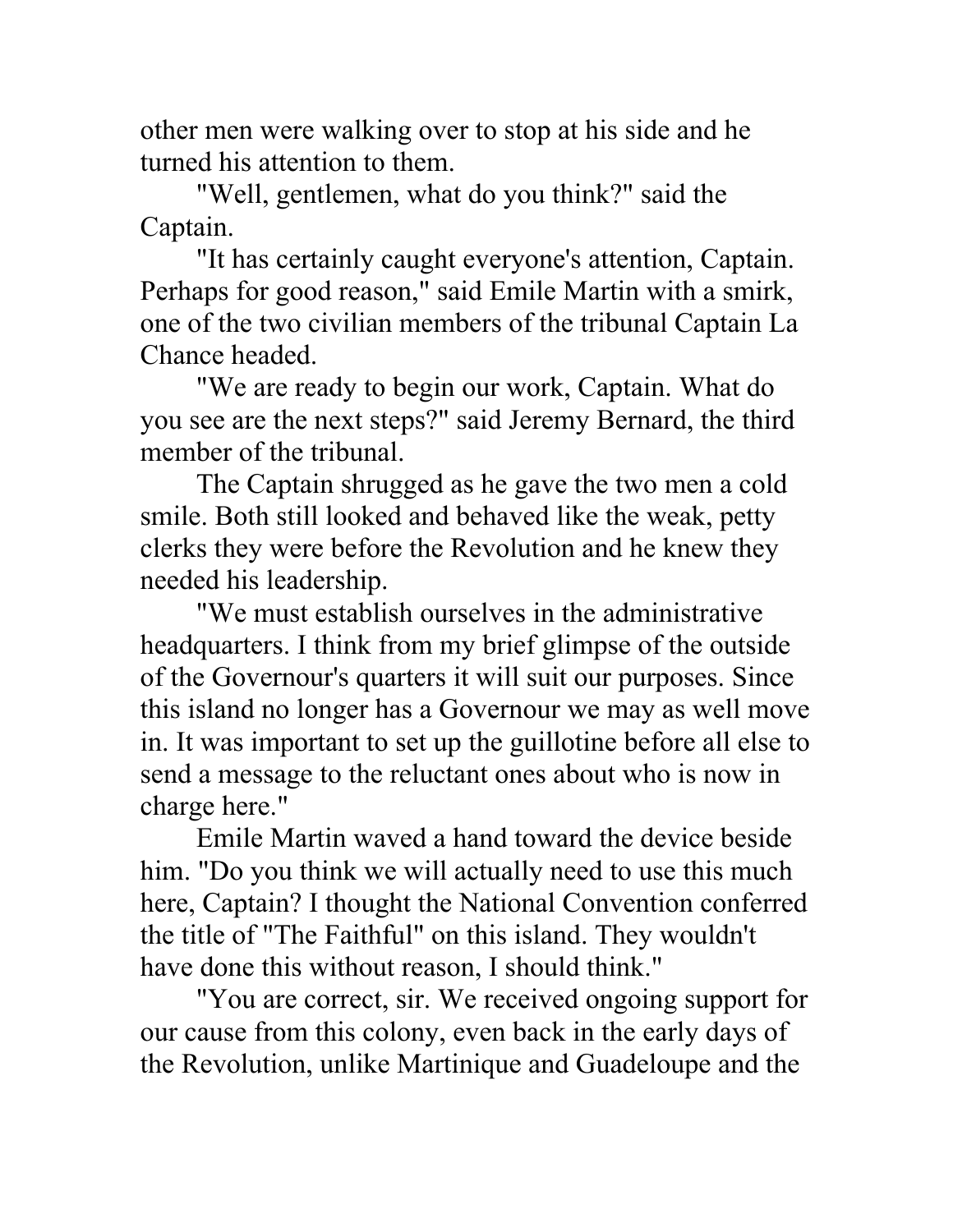others. Why, many of the slaves on this island simply walked away from their masters as far back as 1790."

"Well, at least we are welcome here if nowhere else, Captain."

All three men knew well how true this was. Prior to arriving in St. Lucia Captain La Chance stopped first in Dominica, another nearby Caribbean island. The Captain bore a commission to take charge of St. Lucia until a new permanent Governour could be appointed and sent out, but part of his instructions were to stop on at least one British held island to introduce himself. The government was anxious for a report on what kind of reception he got to give them intelligence on how receptive other world powers in the area were to the change in administration. La Chance scowled at the memory before relenting as he saw how taken aback the two men were by the look on his face.

"Sorry, gentlemen, I am not displeased with you. It was the memory of how I was treated by Sir John Orde on Dominica. I know, I haven't told you much of the encounter. I was too angry, to be honest."

"Yes, we could see that," confessed Jeremy Bernard.

The memory still rankled. The Governour met him in Fort Young, the strong, dominating fortifications overlooking the capital Roseau and its deep-water harbour. The Fort was in an excellent strategic location, but the Captain found little time to admire it as he was soon marching back down the hill to his ship, clenching his fists in anger. He shook his head in reminiscence.

"The man has a reputation as a seasoned British diplomat, but there wasn't any diplomacy involved in his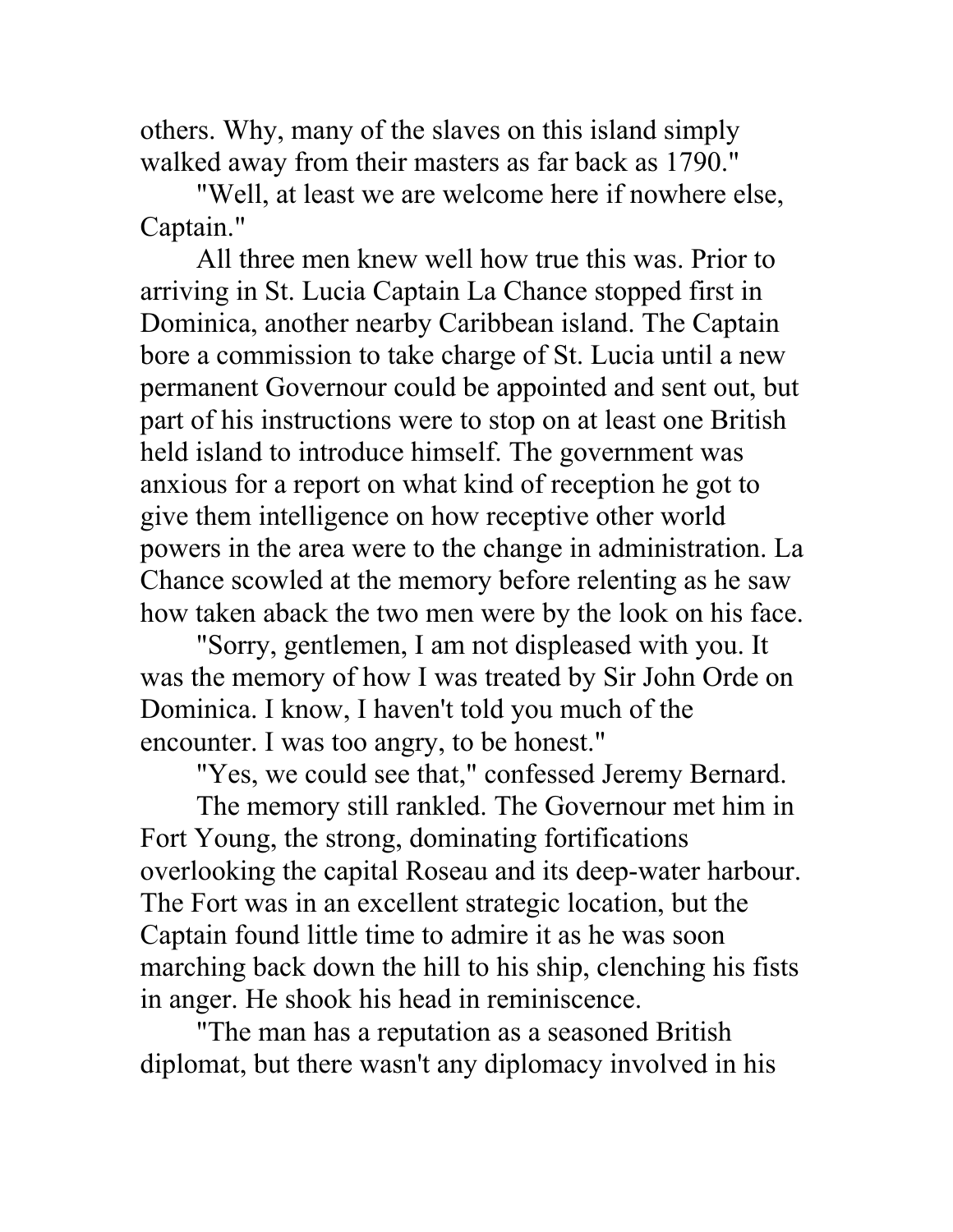dealings with me. I couldn't believe how rude he was. He practically threw me out of his office."

"You'd think they would at least have the presence of mind to see which way the wind has blown and do what they must to build a relationship with us. We represent the new power in France, after all."

"Well, I confess I was a little disturbed at just how many ships flying the Bourbon flag were in Fort Royal harbour on Martinique when we stopped there too. I am thinking Sir John was aware of this and it may be the British still have a lingering fantasy the royalists there will find a way to turn back the clock here in the Caribbean."

"So what is your plan to deal with them, Captain?"

La Chance smiled. "The power of ideas will be their downfall. I could not hope to defeat them with the forces at my disposal, but cannon balls are not the only weapons we can wield. Montdenoix and Linger assured me our pamphlets are already enjoying a positive reception here on St. Lucia even though we have only just released them. Once we are certain of the reaction and can be assured of success here, we will find ways to deliver more to Guadeloupe and Martinique."

The Captain could see the two men were doing their best to maintain bland looks, but having spent weeks sailing out from France with them he knew when they were being skeptical. He also knew why they felt this way.

The flurry of pamphlets and proclamations he quickly issued on arrival in St. Lucia walked a fine diplomatic line when it came to the sensitive issue of slavery. Over time the mulattoes, slaves with one white and one black parent, had come to form a significant group within the overall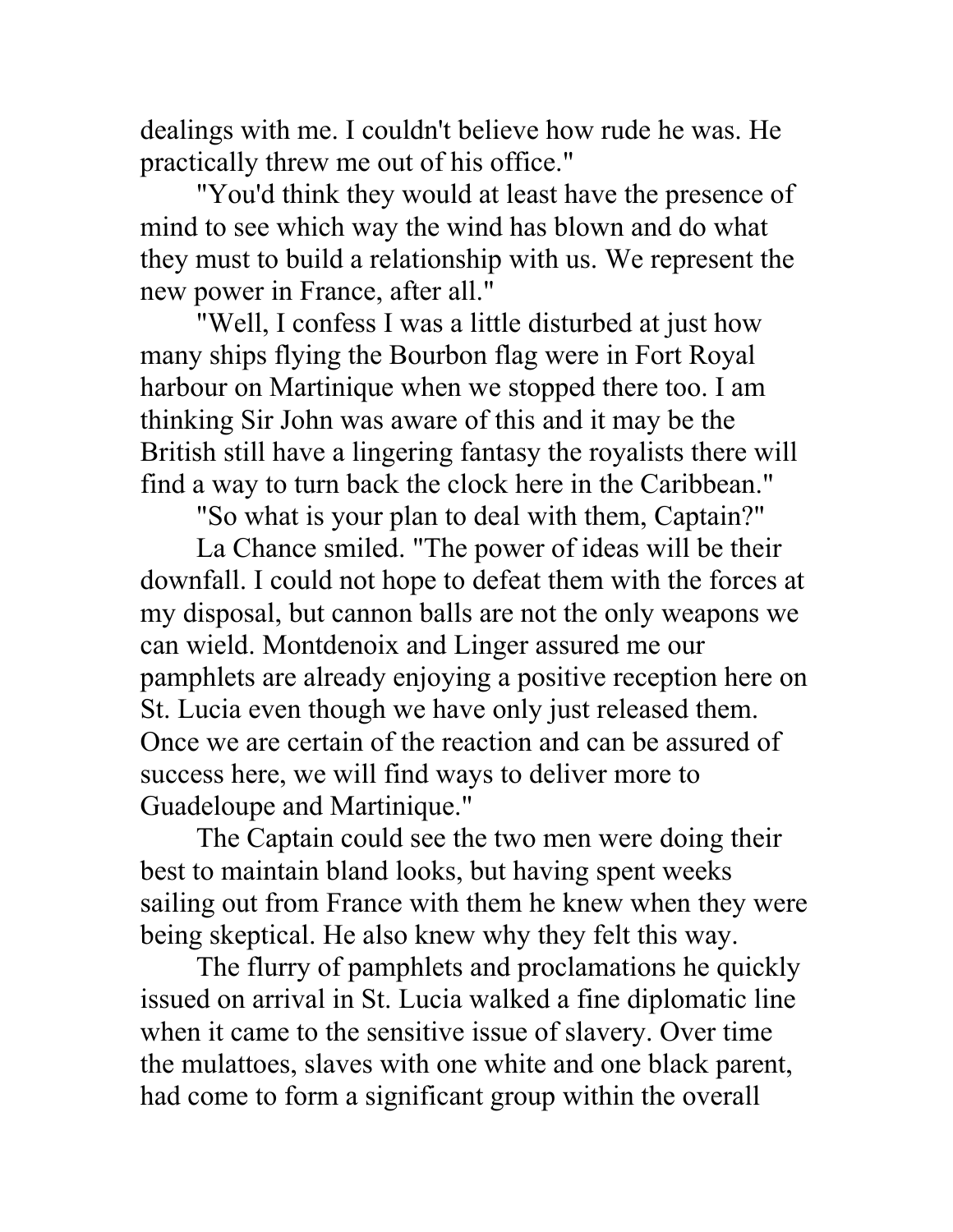population. Because they carried at least some white blood in their veins, white slave owners believed the mulattoes would have higher intelligence and ability to learn. As a result, many held varied degrees of education and training in a wide range of skills. A smaller group within this population had actually been freed by their owners for various reasons and now even owned their own slaves.

The Captain's pamphlets assured this group the new French republic would respect their right to the freedoms of citizenship. The problem was the pamphlets also reassured the plantation owners their right to keep slaves, including mulattoes, would be respected. How this seeming contradiction would be reconciled was left unclear. Captain La Chance knew the possibility existed he could be challenged on the point, as the links between republican thinking and the abolitionist movement were clear. The Society of the Friends of the Blacks was a force in republican circles, having advocated abolition for several years. Captain La Chance remained unconcerned, knowing he could simply brush it all off as something for the National Convention to sort out.

The other reason for their skepticism was his characterization of the September 1792 Battle of Valmy as the turning point which would ensure the survival of the republic. While true the success of the republic over the vaunted Prussian army made many skeptics sit up and take notice, there were already warning signs more battles were on the horizon. The biggest reason for their doubt, however, was his announcement of the imminent arrival of a powerful expeditionary force to support his efforts. All three men knew no such force existed.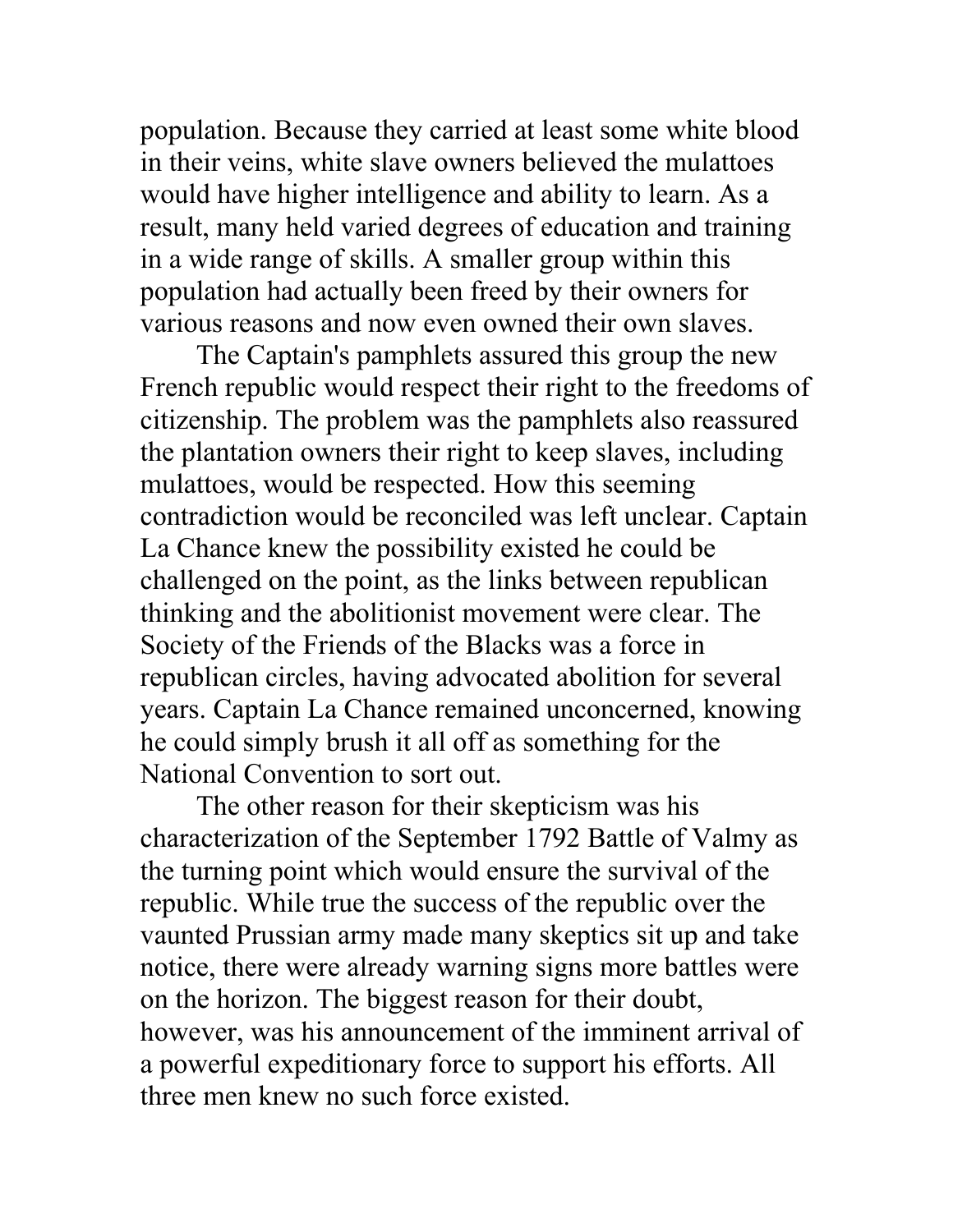But as a true believer in the Revolution, Captain La Chance didn't care about their skepticism. His supreme confidence the power of ideas would win the day gave him strength. Beset by enemies on all sides, the new Republic was left with little choice but to rely on them to deal with problems outside the borders of France itself. General Rochambeau himself devised the strategy Captain La Chance was employing in order to buy time. The Captain believed the strategy, coupled with a big dose of fear of the guillotine beside him, was going to serve him well.

"Come, gentlemen, its time we talked with our agents Hubert Montdenoix and Fleming Linger. They have promised me a full progress report and details on the other matter they were tasked with accomplishing."

The guards roughly shoved aside the waiting crowd to make a path for the three men to walk to the nearby Governour's office on the far side of the public square. The expectant faces were silent as they passed, but an excited buzz of conversation grew seconds after they went by.

Their eyes needed a few moments to adjust from the bright sunshine of the day to the cool, dark interior of the entrance to the Governour's offices as the soldier standing guard outside let them in. Captain La Chance knew the sturdy stone building also held the main jail for the town. An officer and an officious looking clerk were waiting inside and both stiffened when the men introduced themselves. The clerk's demeanour became deferential in an instant.

"Gentlemen, they are expecting you. This way, please," said the clerk, leading them to a large meeting room in the rear of the building on the second floor. Across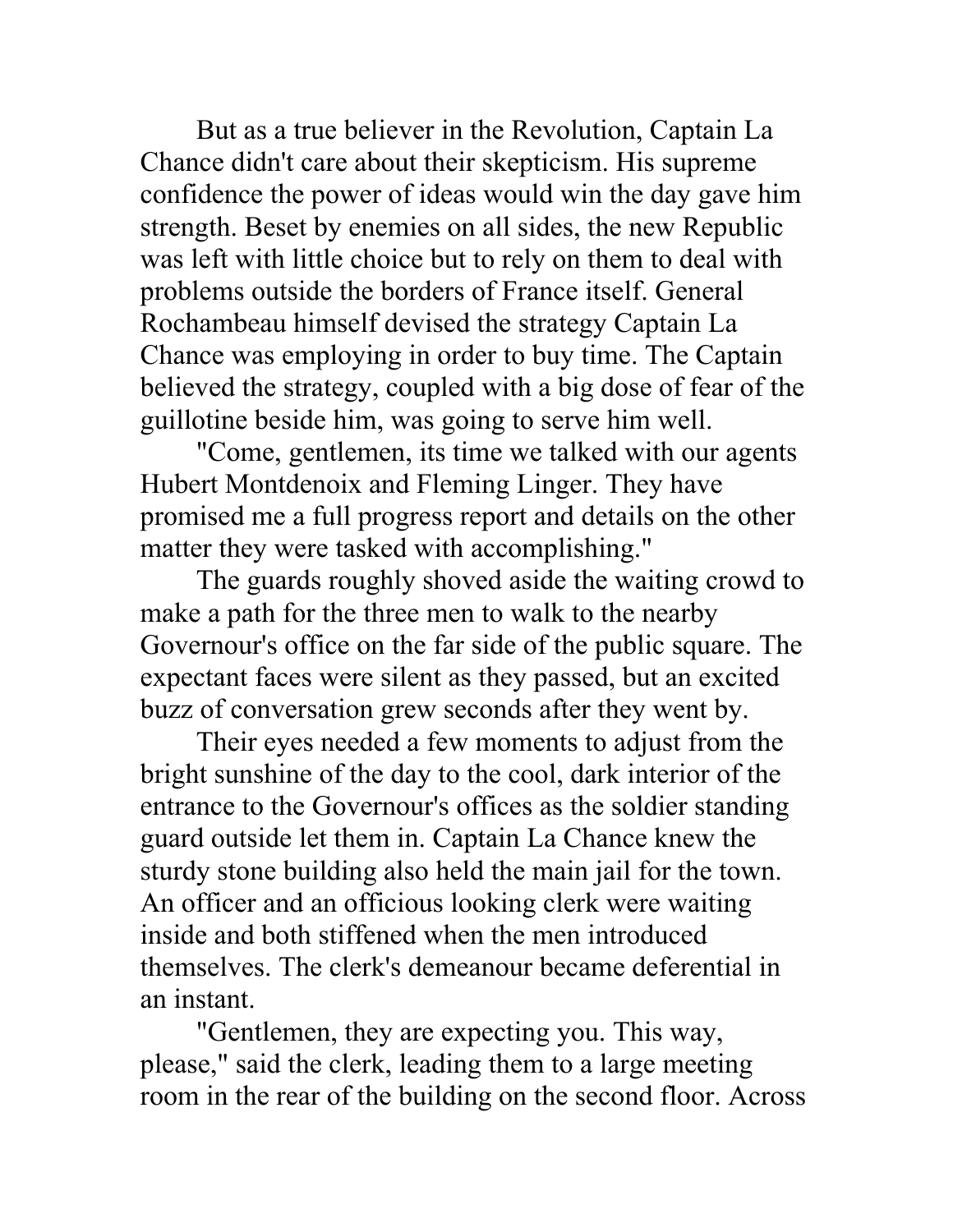the hallway was an open door into another equally large room, occupied by a desk that dominated what was obviously the Governour's office.

The two men sitting in the meeting room stood the moment the newcomers were ushered in. Although the heat of December in St. Lucia was bearable, unlike the summer months, the room seemed stuffy even with shutters in the rear wall open to collect the breeze. The first thing Captain La Chance noticed were the piles of paperwork stacked on the table in front of the men. After introductions were made they all sat at the table.

"Gentlemen, I am curious," said Captain La Chance. "Why are you not using the office with the desk for your work?"

The one identified as Montdenoix offered a cryptic smile in return. "Captain, we prefer to maintain as low a profile as possible. In our line of work it always pays to keep it this way."

"Line of work?" said Emile Bernard.

The Captain coughed and turned to his colleague. "The fewer details you have about these fellows, the better, sir. Let us just say these men are *agents* of our masters and leave it at that, please. And bear in mind everything you hear in this room is to be kept in strict confidence."

As the man nodded in understanding the Captain turned back to the two agents. "So, gentlemen, you know I actually am in the same line of work as you and I do understand. Come, where do matters stand? I know you gave me a quick summary, but now that we have more time I'd like a full report. My colleagues need to hear this too."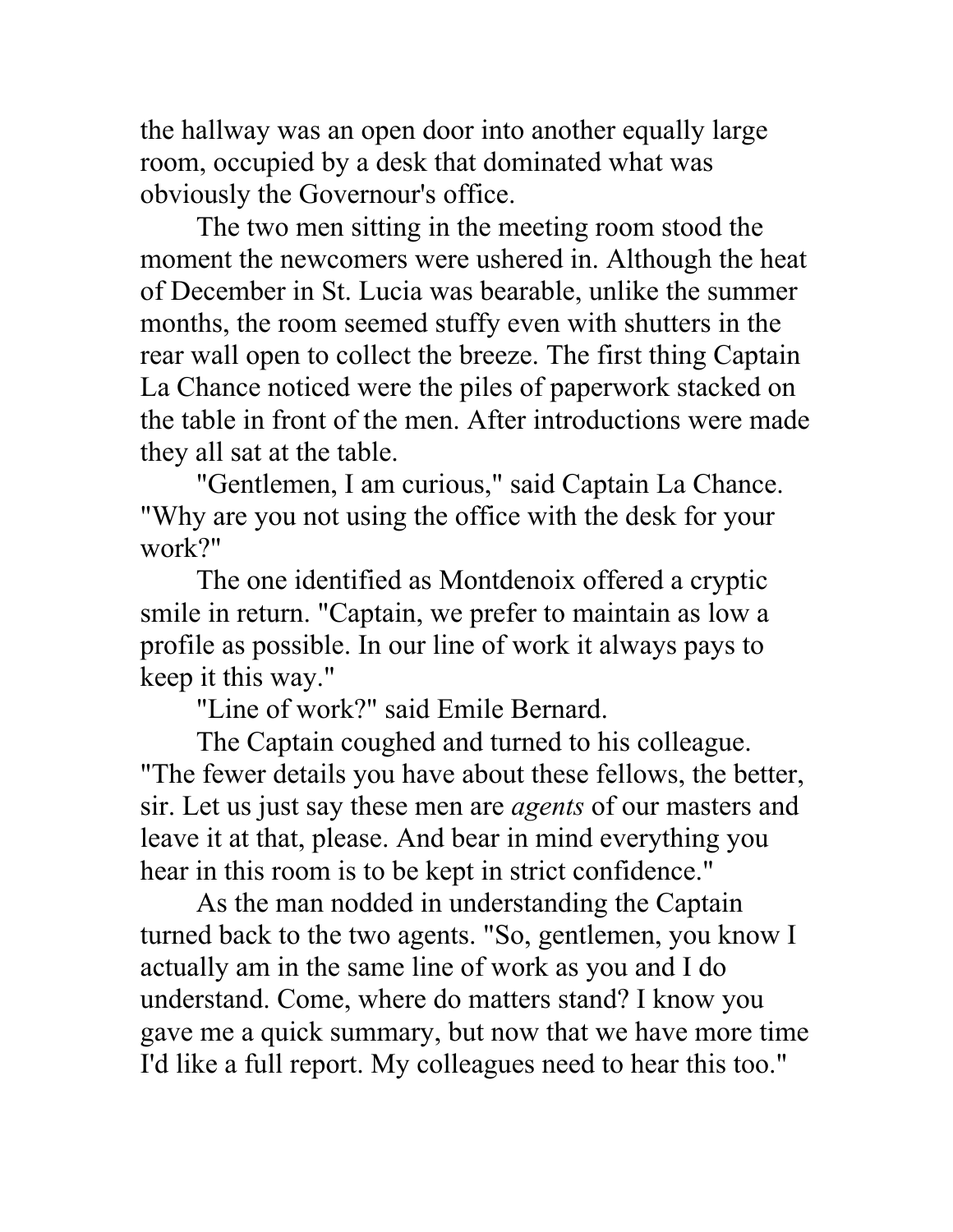The one called Montdenoix responded without even looking at his colleague, leaving no doubt as to who was the senior of the two agents. Stocky and muscular, Montdenoix had a military bearing and the Captain immediately sensed it was earned.

"Sirs, we are glad to see you. As you know, we have been successful in our efforts to grow republican sentiments on this island. By and large the population is quite supportive. Having said this, we are finding the situation has become rather fluid here. In a way, we have been too successful."

"Really? What does that mean?" said La Chance.

"Ever since our success back in June gaining the army's support and forcing the departure of the former Governour, there is very little productive work being accomplished on this island. Many slaves are no longer working for their masters, having taken our rhetoric about the rights of man seriously."

Captain La Chance raised an eyebrow in question. "So? What is the specific concern?"

"Well, food production is not at the levels it once was. Some of the slaves have little plots of land they till and there is fish to be caught in the ocean, so dire starvation is not imminent. But there are many hungry faces to be seen everywhere, as there is not enough to go around. Where food before was just ridiculously expensive, it is now beyond outrageous in cost. The salt fish the owners use to supplement the food of the slaves is very costly because it comes from the American traders. Some of the slaves have actually gone back to their masters to ensure they continue to be fed. On the other extreme, some of the slaves have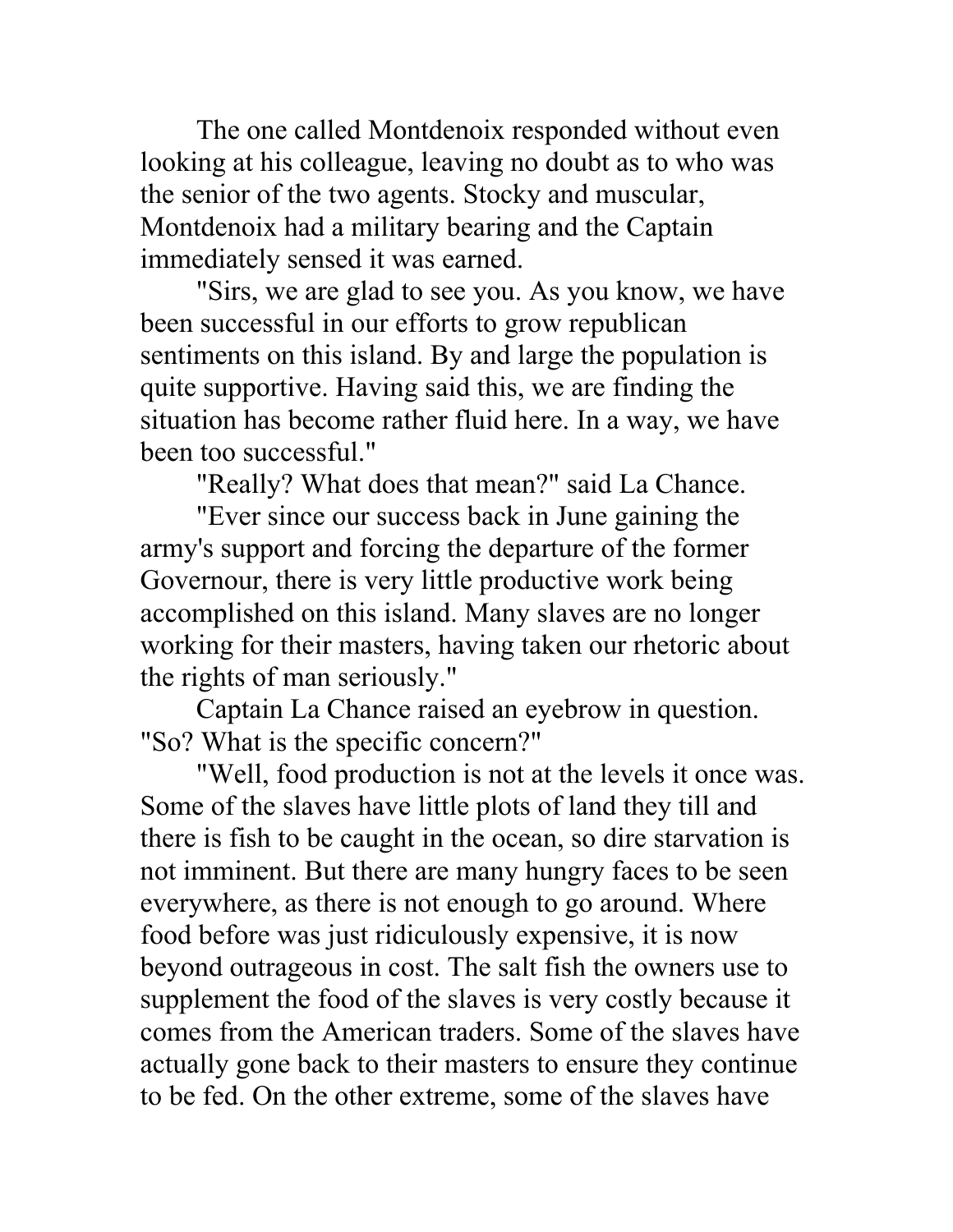taken to bearing arms wherever they go. They claim it is to protect themselves and what little property they have."

The Captain frowned. "So what have you done about all of this?"

Montdenoix shrugged. "We are walking a fine line, Captain. We can hardly compel the slaves to go back to actually serving as slaves again, now can we? At least, we can't do that and remain true to the principles of the Revolution. We have tried to encourage the plantation owners to find ways to lure them back, but most are resisting the notion. They claim they will make no profits if they start paying the slaves even token amounts. With sugar prices as they are, they may well be right. But if you can believe their audacity, some of them are even seeking compensation for the loss of their slaves."

Captain La Chance shrugged. "This is of no consequence. Slaves are just slaves and that hasn't changed. The real problem here is with the royalist plantation owners and not with the slaves. The slaves are merely doing what any of us would do in their position. So, you have records for me, I assume?"

"But of course, Captain. We have done as we were ordered. My colleague Fleming here has compiled a complete list of all plantation owners and their locations for you. I am pleased to report at least half of them profess support for our cause."

"So they say. Well, their actions will speak much louder for them soon enough. Your lists identify which ones are the problems, I assume?"

"They do, sir. You should know we also have a separate list of the plantations where the owners have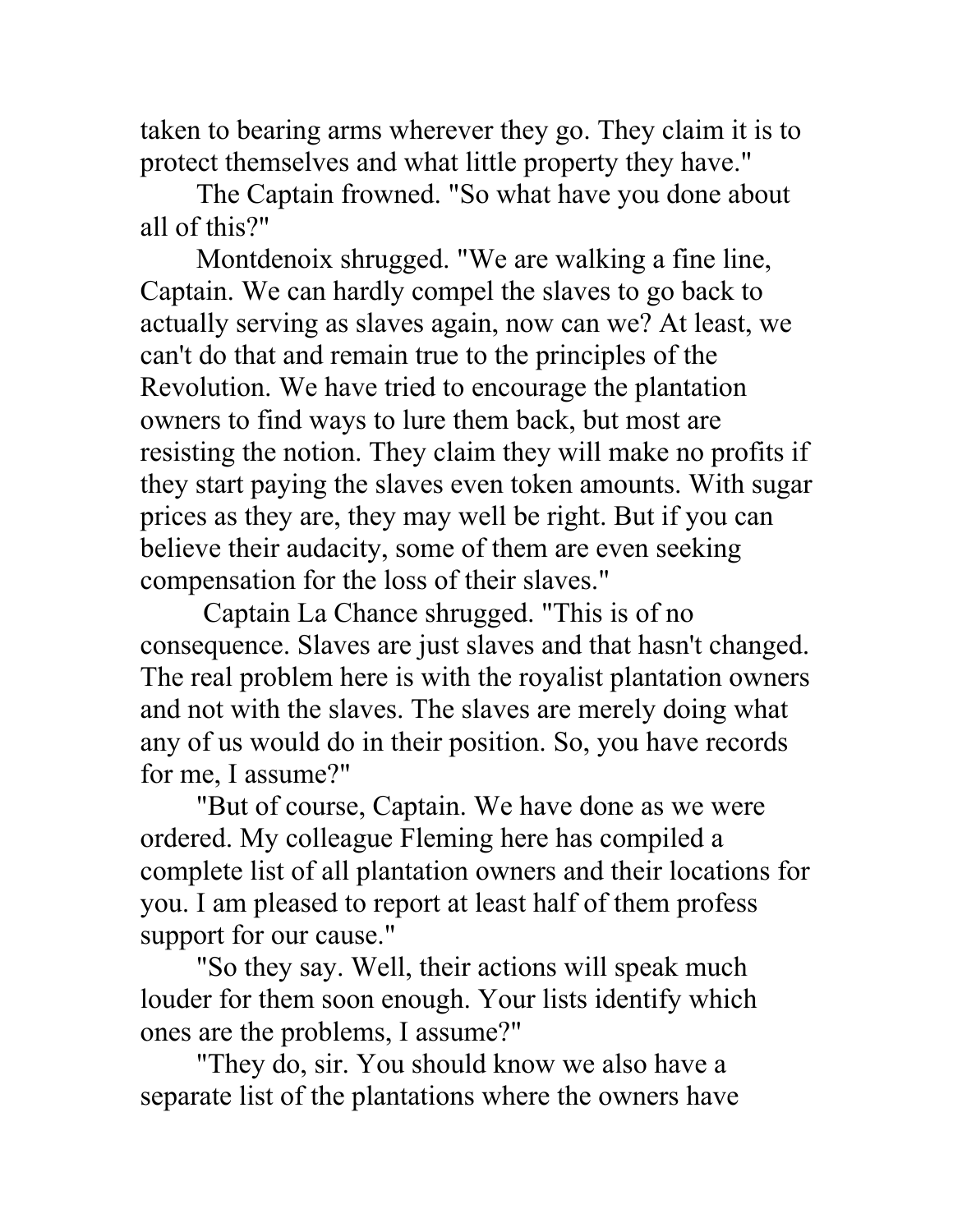already taken flight. Unfortunately, many were able to flee with their resources. We believe many left for Martinique and Guadeloupe, as a number of them have properties there too."

Captain La Chance frowned as he sat in thought for a moment. "You weren't able to forestall this from happening?"

Montdenoix shrugged. "Captain, we could not be everywhere at once. Besides, our brief was to find a way to turn the tide in favour of the Revolution here once and for all, and we have succeeded in this. By the time the army commanders sorted out who could be relied upon and took steps to stem the flow it was far too late. We have a list for you of the officers you can count on for support."

"And what of your other tasks?"

"Sir, we have successfully managed the colony as ordered ever since the Governour fled, although I confess dealing with all these bureaucratic details and this mountain of paperwork is far less to my liking than our regular duties. As I said, we are very glad you are here to assume command. I gather you know the orders you brought with you direct us to return to France for some new tasks?"

"Yes, I am aware of your orders. I share your distaste for dealing with paperwork, so I too am glad my commission to take charge here is only temporary. I have been led to believe my replacement will be here in February next year. These gentlemen here with me have the job of taking on the day-to-day administration of St. Lucia and to sit in tribunal to deal with some of our more reluctant citizens. I am actually tasked with consolidating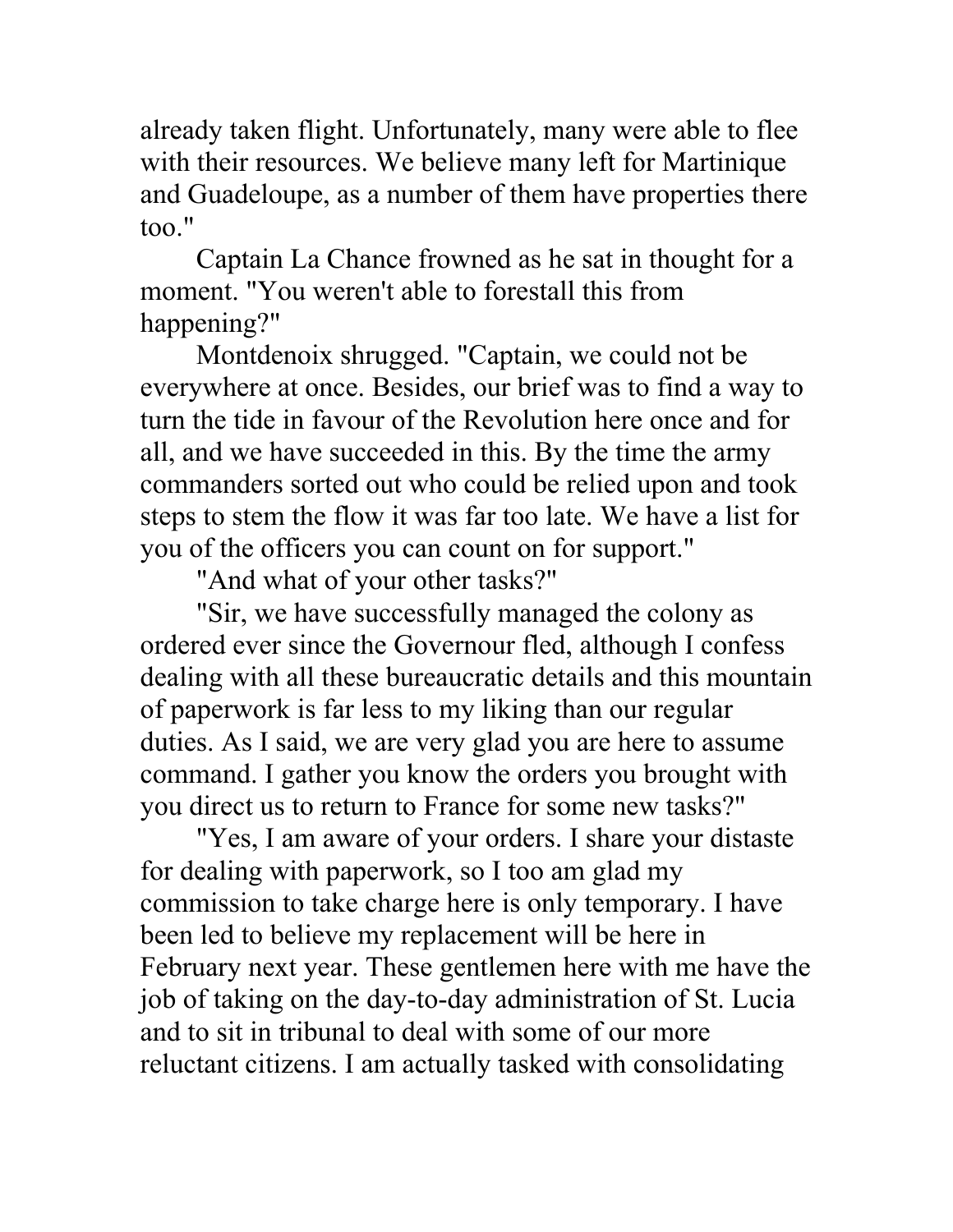what you have achieved here and more importantly, carrying the struggle to other islands."

"Well, we wish you gentlemen success. We will work with your colleagues to ensure a smooth transition and be on our way home soon."

Captain La Chance leaned forward, an intent look on his face. "There is one other matter to discuss, of course. How have you fared with him since your last correspondence?"

The man's eyes narrowed in response. "Captain Deschamps continues to prove obstinate, I am afraid. He remains in jail along with a number of other particularly vocal owners we were left with no choice but to incarcerate, given the probability they would cause us grief."

"Your last report to the Minister was a little vague on the specifics of your approach regarding the Captain?"

"Yes, well, one doesn't want to detail some of the less savory aspects of an interrogation in case it falls into the wrong hands. I— Captain La Chance, are we authorized to speak of this in front of your colleagues?"

"Yes, yes, they know. Please continue."

Montdenoix nodded. "I assure you the question of what he did with it was put to the Captain most strenuously, on several occasions over a period of weeks, after his crew mutinied and turned him over to us."

La Chance smiled. "Mutiny is a harsh word to a navy officer. I would prefer something like *joined our cause*."

The rest of the men dutifully chuckled as Montdenoix held both palms out and offered a rueful look in return. "Indeed. In any case, he has proved quite resilient. As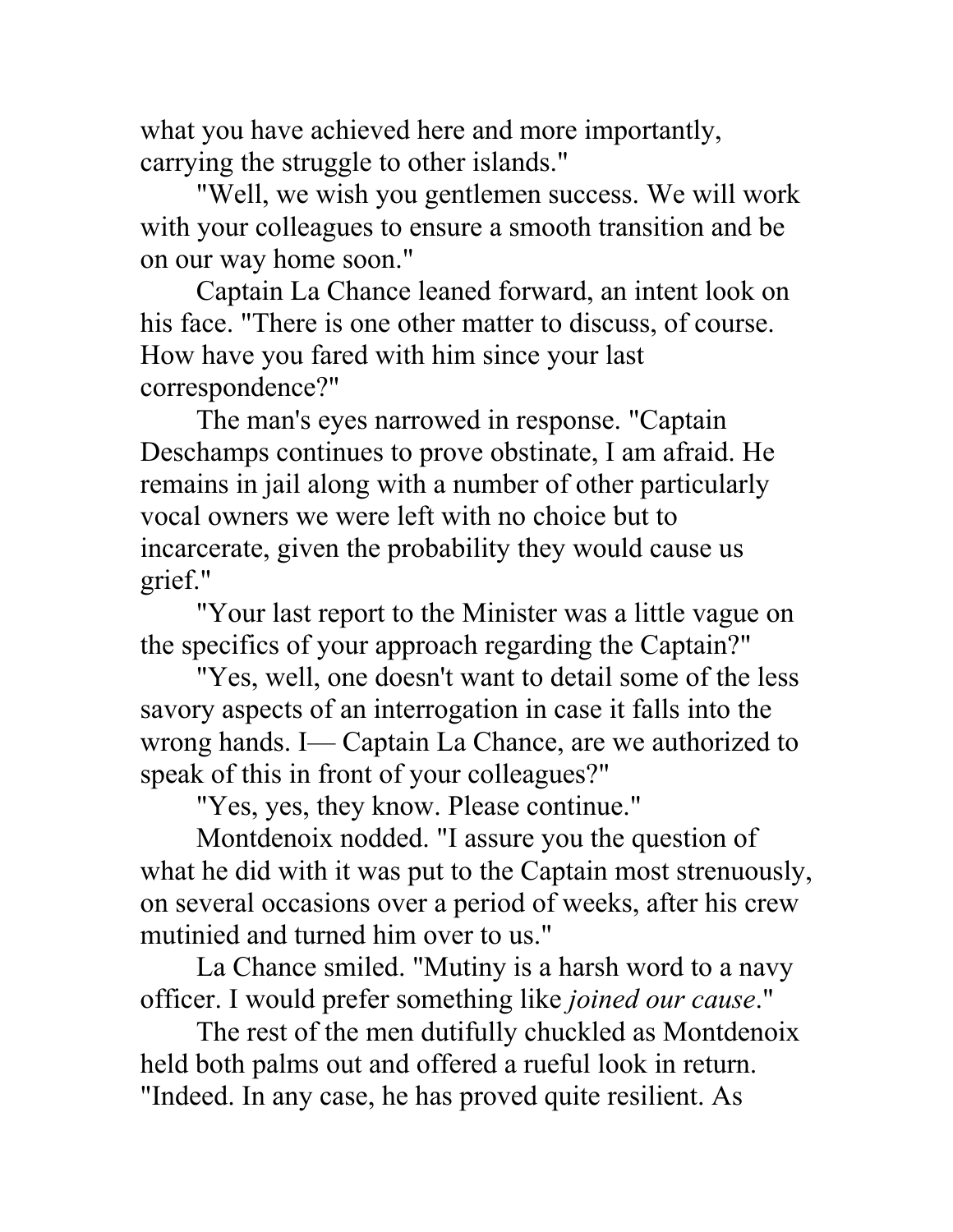ordered, we ceased active interrogation of him in September to await your arrival. He has been rotting in jail ever since."

Captain La Chance sat forward once again, looking thoughtful. "No change of heart, then? Hmm. Look, are you certain he was placed in charge of it?"

"Captain, we are. We know the Governour didn't take it with him as we have questioned the Captain of the packet ship he took flight on. We have reliable witnesses backing up what this man told us. We also have reliable witnesses from the crew of the *Marie-Anne* who have confirmed their former Captain was definitely up to *something* around the time the Governour fled. So, yes, Captain, we have no doubt this man knows what we want. It just remains to get the information out of him."

"Indeed. I am surprised he has held out this long. Well, we will just have to renew our efforts."

Montdenoix looked troubled. "I am sorry we have failed in this one aspect, Captain La Chance. The truth is the need to succeed is critical. You recall I mentioned earlier the economy here is struggling badly? This is all having a bad impact on our revenues, sir. Revenue from tolls and duties are down significantly. Either people simply don't have the money to pay or they are getting even better at avoiding them, or maybe even both. Sir, we have managed to pay the army *some* of what they are owed by appropriating what we could from the recalcitrant owners we locked up, but we are rapidly running out of options. In truth we have faced difficulty from day one given we started off with virtually nothing."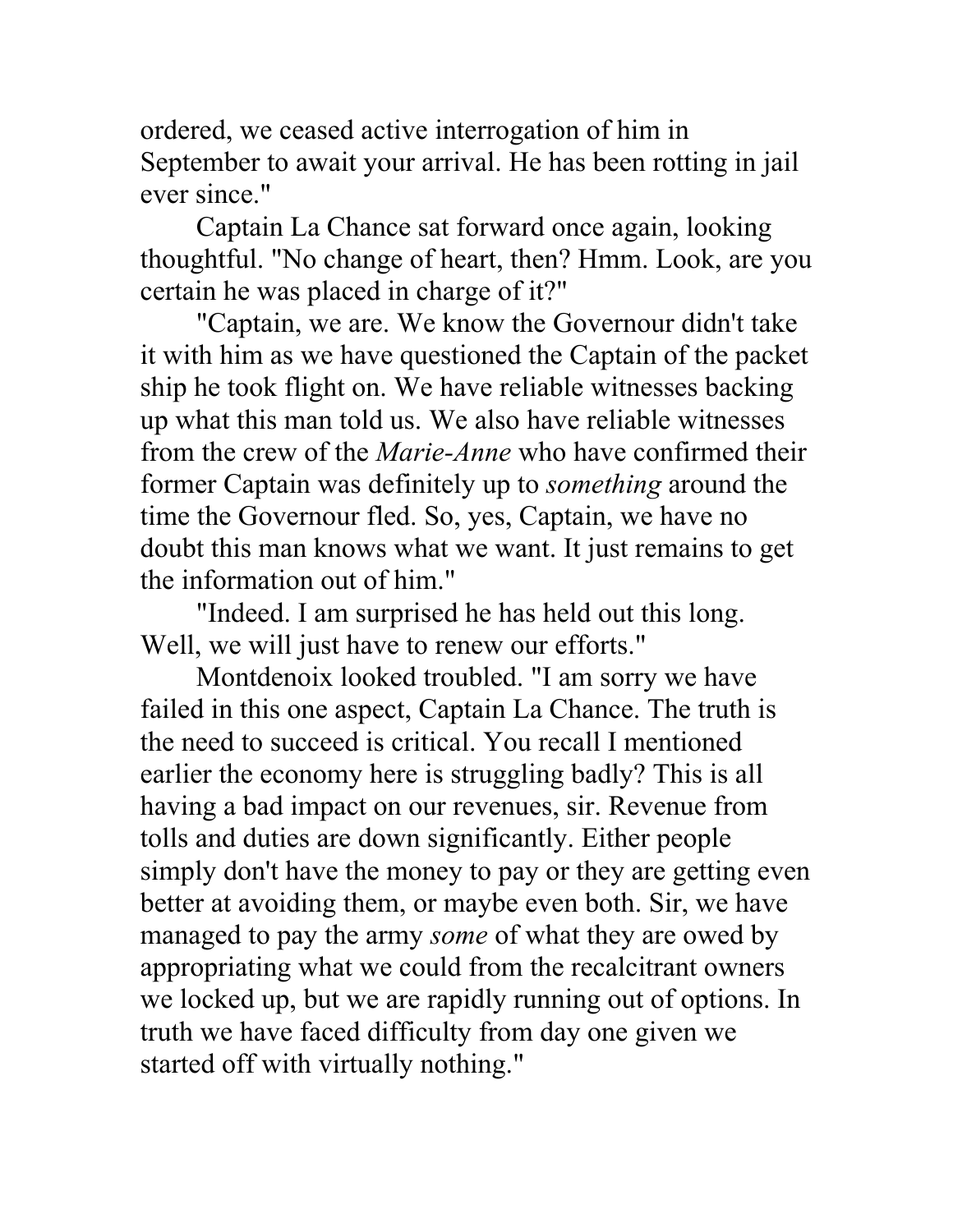Captain La Chance frowned as he sat back, deep in thought for a few moments. "Yes, you are right. It is critical we succeed on this. One way or another the plantation owners will be made to fill in the gaps, but this may take time"

After pausing to think again for one final moment La Chance shrugged to let his indifference show. "Yes, well, our friend Citizen Robespierre stated it best last year in the Constituent Assembly, as I recall. *Perish the colonies, but not the principle* I believe he said, or something like that. If he is not concerned with the changes we have wrought from introducing the rights of man to the slaves then I won't be either, and if we must sacrifice the sugar and the wealth it brings for a time until we find a better way to manage this, then so be it. We must sacrifice *whatever* is necessary to achieve our goals."

Sitting forward once again he changed the topic. "But what of this possibility Deschamps is a spy for the British? I know you were pushing him on this point, but has he confessed to this? Does he know about the letter?"

"No on both counts, Captain. We decided to save the fact we have the letter as a card for you to play. But we do agree with Paris the man has to be a spy. We know the intercepted letter you brought came from this island and it obviously contains a message in cipher. The fact it was on its way to Barbados is telling. I showed it to the new Captain of the *Marie-Anne* and his people yesterday, and they swear it is the handwriting of Captain Deschamps, despite efforts to disguise it."

"Well, then," said Captain La Chance as a smile returned to his face. "Perhaps we should point this out to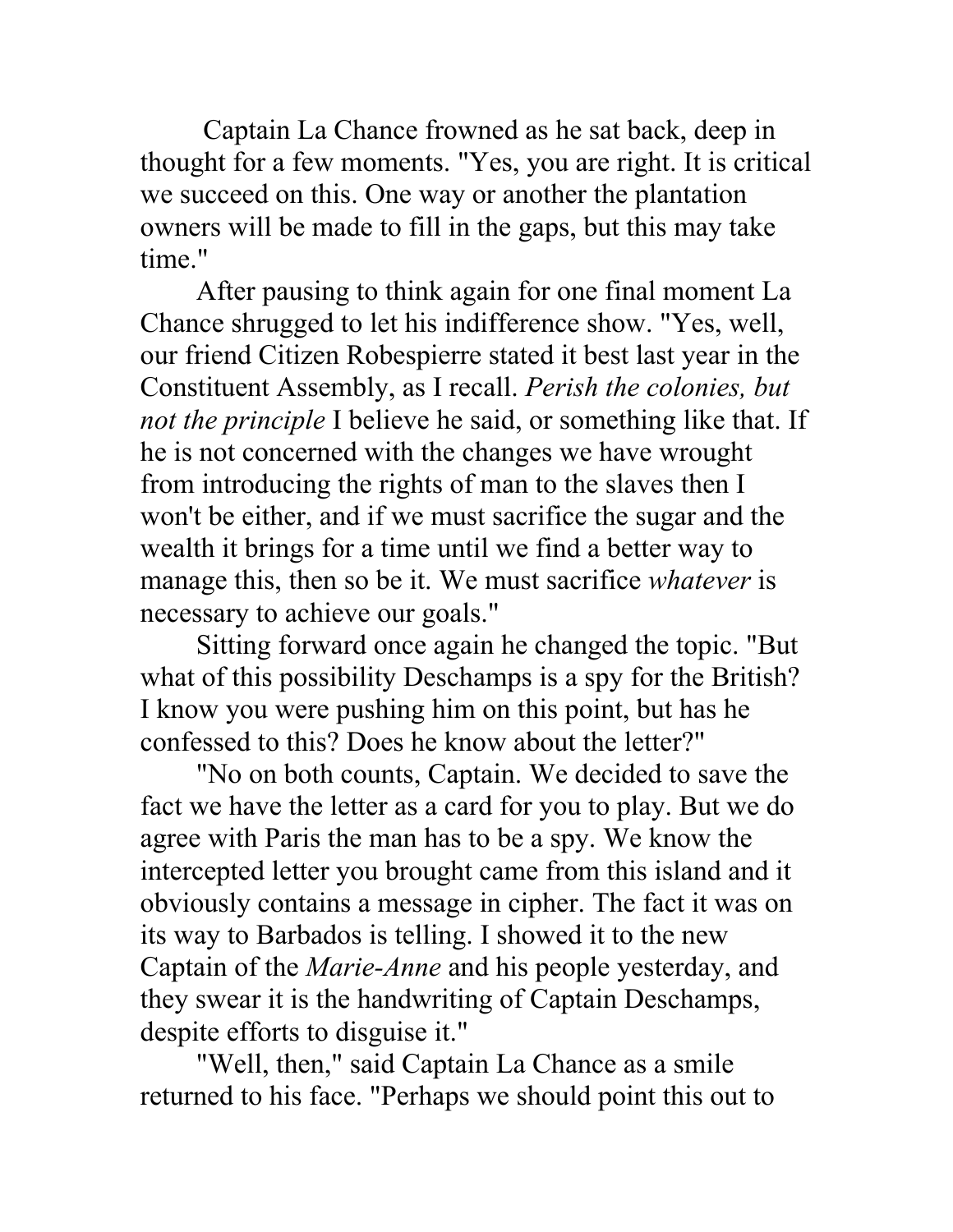our British spy. I suggest my colleagues remain here with your man Linger to get on with the details of the handover to us. This will leave you and I free to take the letter and have a friendly conversation with Captain Deschamps." \*\*\*

Captain Marcel Deschamps lay on the bunk in his cell in a dazed stupor, willing himself to find refuge in the oblivion of sleep despite it being filled with disturbing dreams. Having already consumed the one meal he was given for the day little else was available to do, although calling the disgusting slop he was consistently fed a meal was questionable. His iron discipline was still intact enough he already finished forcing himself to do his daily exercise routine once again. He thought about engaging in yet another conversation with the inmates sharing his cell or those in the other cells, but no topic he could think of not already debated to death came to mind. The dreary sameness of their days with no end in sight to their imprisonment was unhinging many in the jail.

A few of the inmates were actual petty criminals, but most were leading royalist supporters on St. Lucia. Their crime was to be in the minority and too vocal about what they saw as problems with the changes being forced on them. For this, most were incarcerated along with their entire family. Several of the women were taking it hard, suffering in particular from the utter lack of privacy.

Captain Deschamps had long since lost exact track of the days since his incarceration in late June. Being beaten senseless at random times introduced uncertainty, despite his best efforts to keep track. The others in the jail had not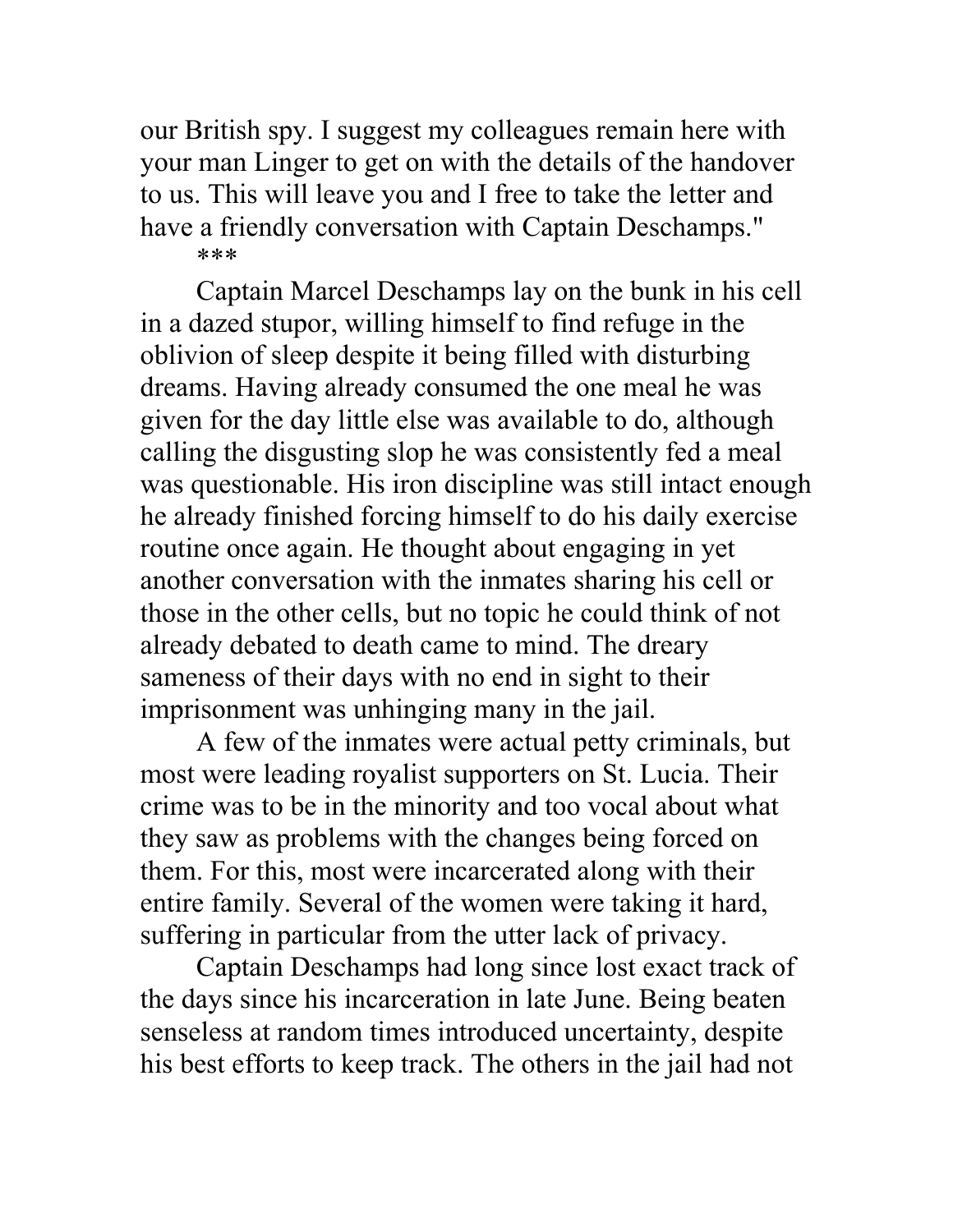been abused to the same extent, but they too had lost precise count of the days and weeks.

He did know they were now in the winter months on St. Lucia, perhaps December or January. The stifling heat and still air in the jail in June was so bad when he first arrived the simple act of breathing was a struggle. But the temperature at present was almost bearable, if nothing else was. The stench of human excrement radiated from the pail in the corner of the cell. This was emptied only once every day, if the guards remembered. The reek of unwashed bodies permeated everything else. Insects were everywhere. As the Captain flicked a big, crawling bug off his arm he realized he couldn't remember the last time he actually felt clean. How he survived cuts received in the beatings they forced him to endure while not suffering infections was a mystery.

The distant sound of the only exit door from the cells enclosure being opened caught everyone's attention, putting all of the inmates on edge. Most of the time a door opening wouldn't be cause for excitement. After the random beatings endured by Captain Deschamps stopped several months prior for unknown reasons, visits to the cells by their captors soon resolved into only utterly boring, predictable, and undeviating daily routine to feed them and remove the waste buckets. The only real exception was always when a new group of inmates were brought in to the already crowded prison cells. But a deviation from the established routine could mean anything and without fail it stretched the nerves of the inmates taut every time.

Captain Deschamps remained where he was, eyes closed. Part of him dreaded the possibility they were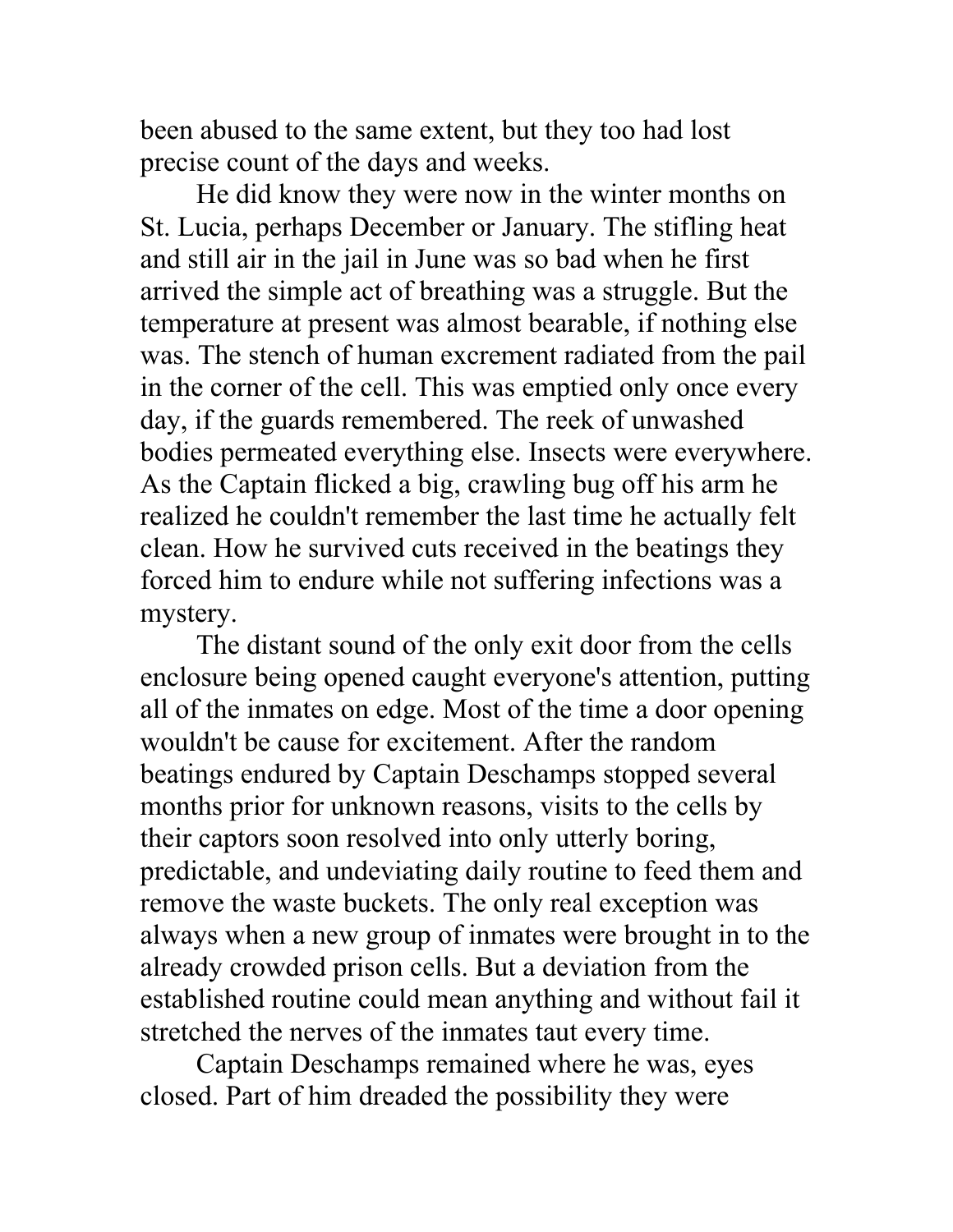coming for him, while unbidden the thought it would be good if they were indeed after him flitted across his mind. As he willed the thought away he knew it wasn't the first time he actually hoped they were coming to put an end to his miserable existence.

He could hear two sets of footsteps coming down the stairs and ever closer, finally stopping outside his cell. He sighed as the harsh metallic grate of the key turning in the lock and the rusty creak of the cell door sounded.

"Deschamps. Let's go," said one of the jailers.

His heart sank at the words, but he knew the people counting on him to be strong included his own loved ones. Bracing himself mentally, the Captain sat up with deliberate care and swung his legs off the bunk to the floor. Two pairs of rough hands seized his arms and jerked him to his feet. As the two burly soldiers serving as guards dragged him roughly out of the cell enclosure a few of the remaining inhabitants called out words of encouragement.

"Be strong, Marcel! Don't let these bastards intimidate you!"

He soon found himself in the all too familiar interrogation room on the second floor of the jail, used with him so many times before. The two soldiers slammed him into the same wooden chair as previously and one tied him to it with his arms behind his back while the other held him in place. Satisfied, one of the soldiers left the room while the other went to a door on the other side of the room. After knocking on it the soldier stepped to the side and stood impassively watching his prisoner.

As Deschamps waited he looked around and squinted in pain, noticing a difference this time as the shutters on the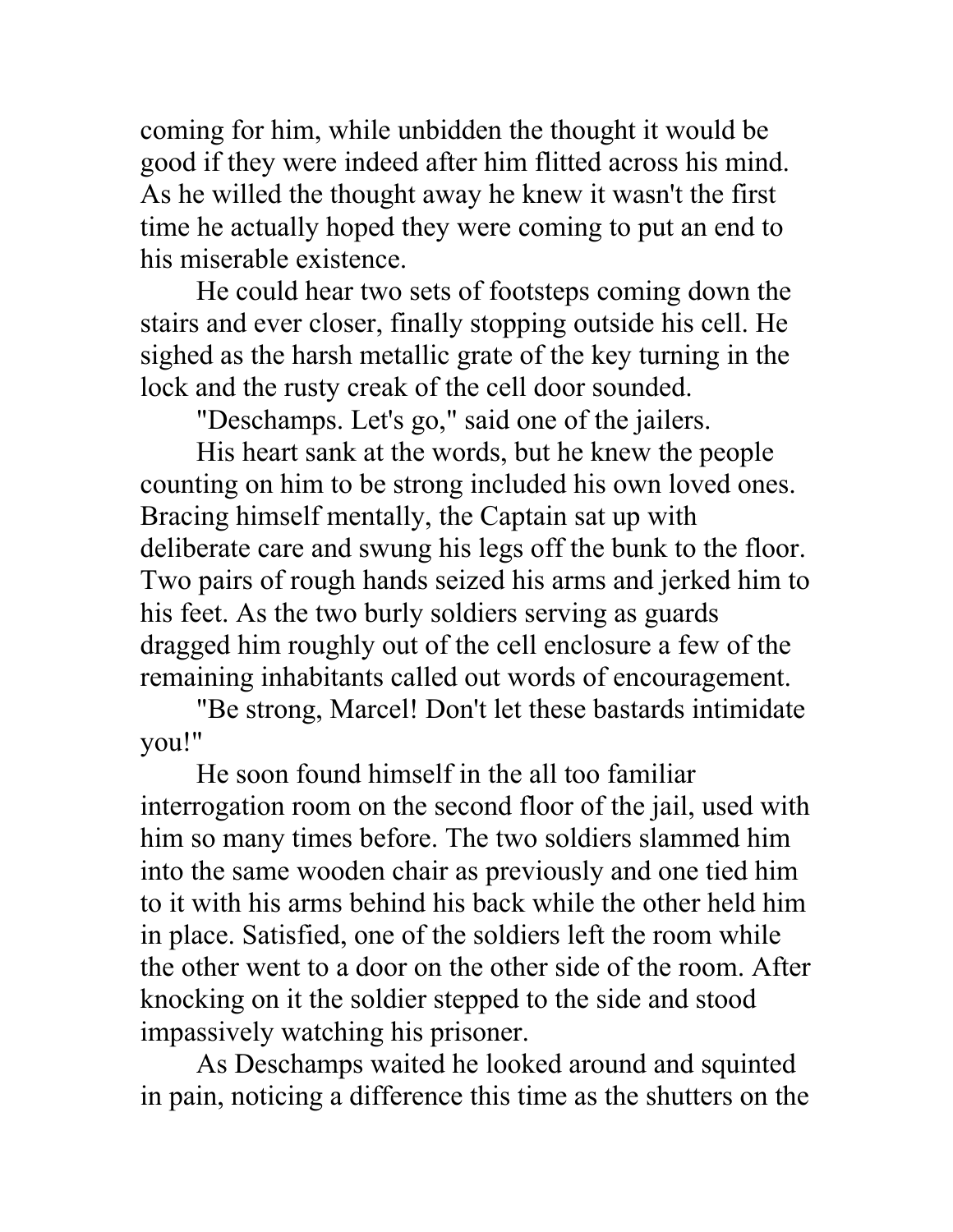only window to the outside world were partly open, letting in a bright stream of sunlight. Although he couldn't see out the window because of where he was sitting, it wouldn't have mattered as his eyes were burning from the bright light.

He was still trying to accustom his eyes to it when the door to the room opened and two men came in. As they came into view he struggled to focus and realized the first man was, as expected, the bastard named Montdenoix who interrogated him before. As he shifted his gaze and saw the other man he couldn't help sucking in his breath in audible dismay.

Captain La Chance came over to stand before him, smiling as he folded his arms. A look of obvious, cruel pleasure was on his face. "Marcel, it has been too long. I am pleased to see you again, especially given the circumstances."

"La Chance, you pig," said Captain Deschamps as he glared back, struggling to master his emotions as he did. With deliberate effort he stretched as far forward as his bonds would let him and spat on the boots of the man before him.

"Marcel, is that any way to greet an old friend?" said La Chance, staring down at the spittle briefly before unleashing a devastating punch to the exposed midsection of his prisoner.

The pain exploded in his body as he gasped in agony, almost blacking out and slumping against his restraints. Before the pain even began subsiding Deschamps felt La Chance grab a handful of his prison shirt and use it to wipe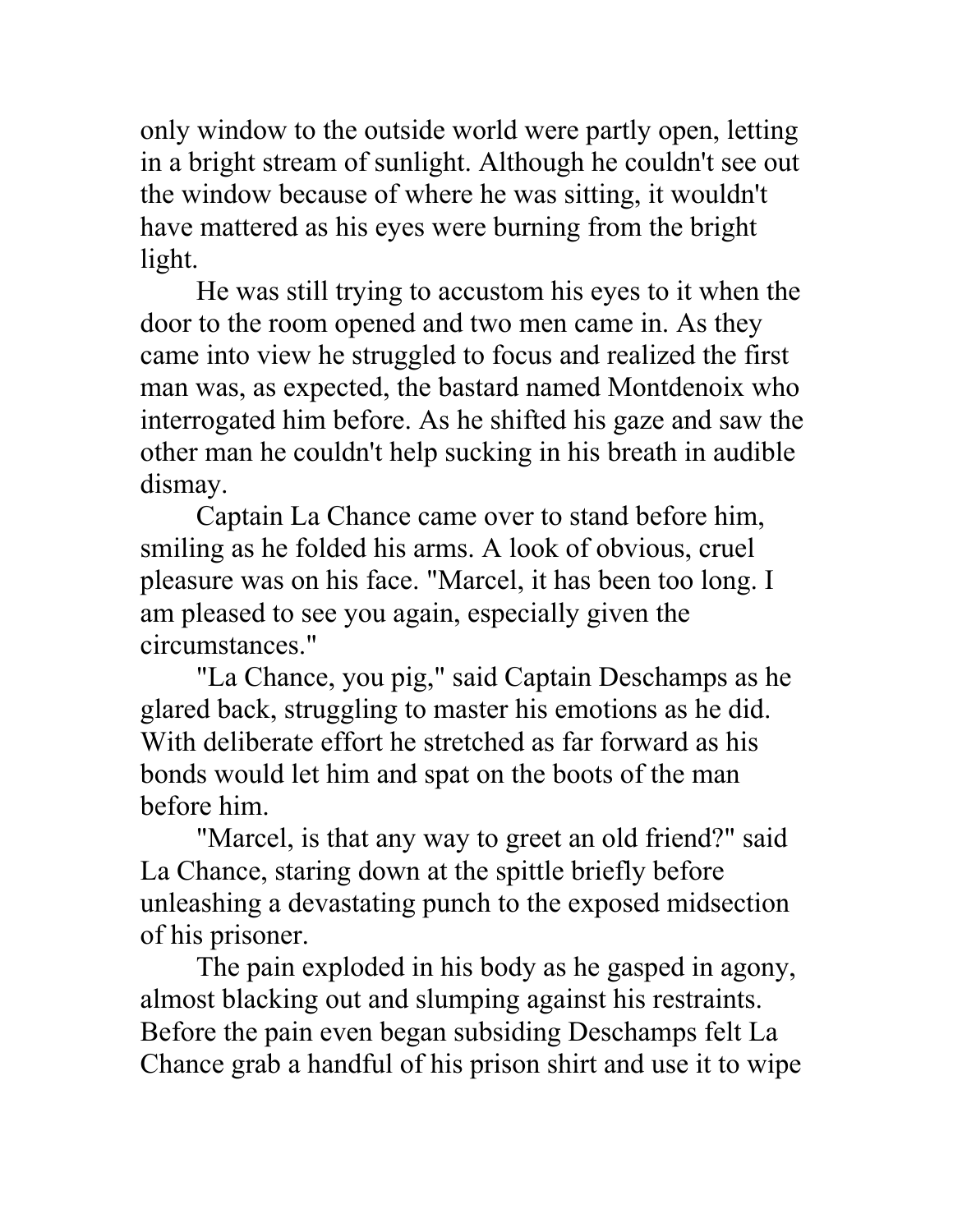the spittle off his boot while his two captors began talking with each other.

"Captain La Chance?" said Montdenoix. "I didn't know you and Captain Deschamps were acquainted."

"Yes, indeed, we go back a long ways. Don't we, Marcel? You bastard, I've been looking forward to this for weeks."

With no response from the prisoner La Chance looked back at Montdenoix with a cold smile. "His family and mine have been *acquainted*, as you say, for a long time. His father ruined my family, accusing my father of fraud and poisoning everyone against us. Our Captain Deschamps is from a family of high noble lineage, higher than my family, and they used this to their advantage. Life became a struggle as a result. Marcel and I knew each other when we were growing up, and let's just say this bastard continued the family tradition of persecution."

"I see," said Montdenoix, eyeing Captain La Chance with concern obvious on his face. "Well, it would seem our prisoner is paying attention to us again, so let us get on with this, shall we? If I may, we cannot let personal concerns get in the way of doing our duty."

La Chance gave Montdenoix a stiff look. "You have no need to teach me my duty, sir. I am just enjoying the fact this duty is enabling me to do things I've wanted to do for a very long time."

Deschamps gave a start as a rough hand grabbed his chin and pulled his face up, forcing him to look at the two men.

"Still conscious, are you?" said La Chance, as he let his grip on the prisoner drop once he was certain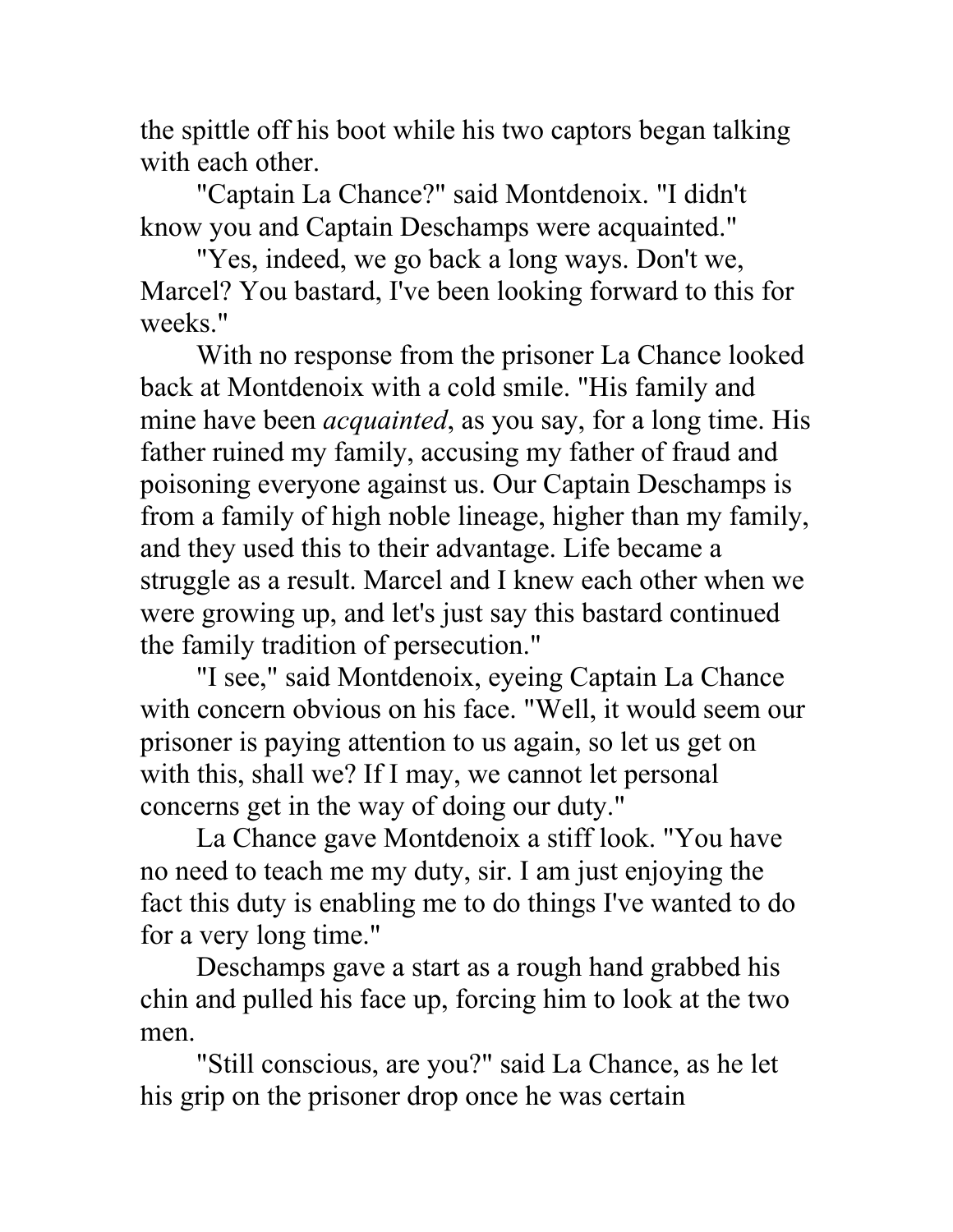Deschamps would remain looking at him. "Good. Well, we need to have a little talk, Marcel. Actually, you are the one to do the talking here, as I'm sure you know. I'm also certain you know what we want, so why don't you just tell us and save yourself?"

Deschamps remained silent for a moment before sighing. Drawing on his reserves of strength he sat straighter as he finally responded. "I have no idea what you are talking about. I don't even know why I'm here or what right you have to imprison me."

The two men both laughed, although the laughter held no warmth. La Chance shook his head, still chuckling as he pulled some letters from his jacket pocket.

"So this is how you want it, eh? Fine by me. Look, this first letter I have here is all the authority I need to deal with the likes of you. This confirms the action taken by my colleague Hubert Montdenoix here. You were found to be supporting royalist agitators actively trying to subvert the legitimate government of France and its colony St. Lucia, hence your denunciation and incarceration. Our masters have considered the facts and delegated deciding your punishment to me. But that's not all! We have even better things to discuss with you."

As La Chance put a knowing smirk on his face and put the first letter back in his pocket, Captain Deschamps couldn't stop himself from snorting in disgust. "You bastards call yourselves *legitimate*? You are traitors."

The hard slap to his face rocked his head back and he groaned from the shock of it. Montdenoix gave him no time to recover as he grabbed a fistful of his hair and slapped him hard a second time, bringing stars to his vision.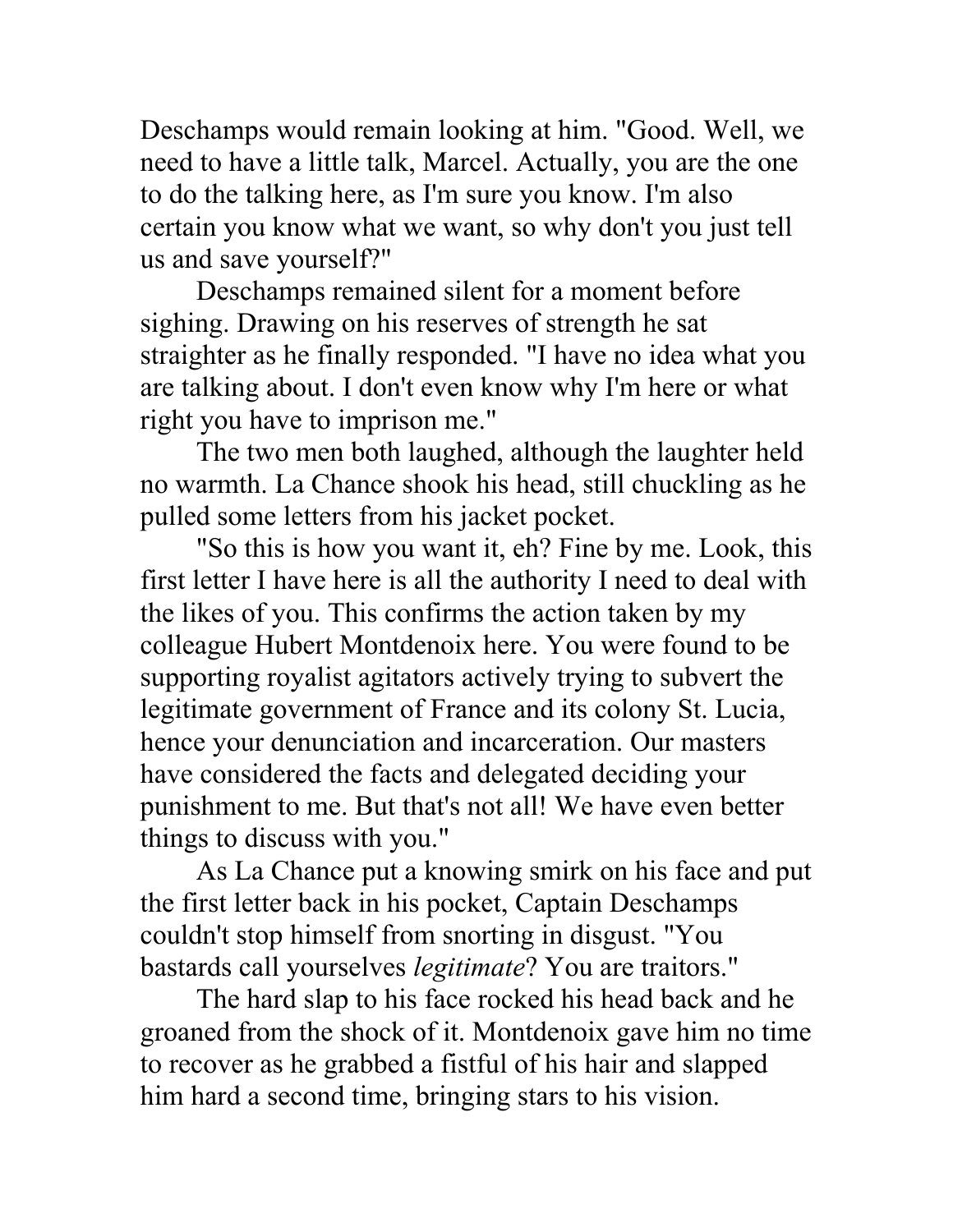Montdenoix leaned close to his face. "Listen, you idiot. Watch your tongue or face the consequences."

The mirth in La Chance's voice was obvious as he leaned forward close to Deschamps's face to continue. "So as I was saying, you have other things to talk to us about. Far worse things, actually. Being just a royalist supporter is bad enough, but being a spy takes you to a whole new level."

Deschamps couldn't help himself from stiffening a little as his captor spoke, and La Chance saw it.

"Oh, you know what is next, don't you? Yes, I can see it in your eyes. We have you, Marcel. Our friends were in the office of the former Minister for the Navy, you see. We didn't know who his minion out here was for certain, but we knew there was one. Lots of signs pointed to you and the evidence was overwhelming. And then, there was this!"

As La Chance held the envelope up for him to see, Deschamps felt his heart sink. He could see the address was to a nondescript trading house in Barbados and Deschamps knew the envelope all too well, since he was the one who addressed and sent it. But he composed himself and looked back at his accuser with as bland a face as possible.

"I'm supposed to recognize this, am I?"

"Ah, but you do, don't you, Marcel? Yes, some other friends intercepted this for us and what did we find? What seems an innocent looking letter has a message in cipher written in secret ink between the lines. We know the origin of the letter was this island and, what a surprise, when we showed this to your former first officer and your clerk they both swore this was your handwriting."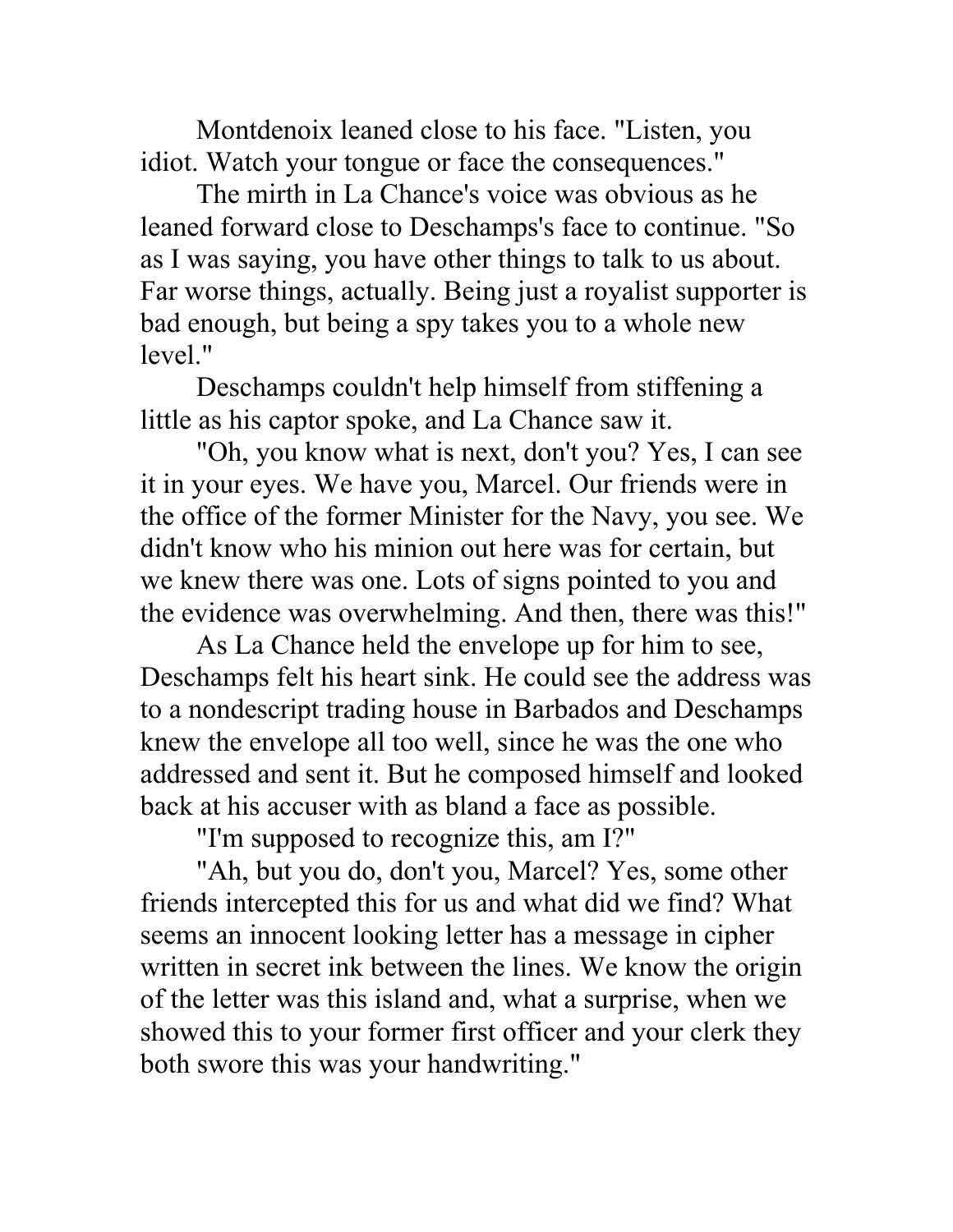La Chance put the letter back in his pocket as he stepped back and spread his hands wide in mock dismay. "So you see, you have a real problem, Marcel. Merely supporting royalist agitators is one thing, but you are a spy. You are up to your neck in dung. But even now, you have opportunity to find our mercy. How, you want to know? It's very simple. Just tell us what we want to know, and we promise you will be shown more mercy than you deserve."

Deschamps stiffened and glared back at La Chance before responding. "I don't know what you are talking about."

"Captain," said Montdenoix. "Be reasonable. We know Governour de Gimat didn't take the money with him when he fled. We have questioned everyone involved. We also have the word of several witnesses you were up to something around the same time as he fled. Neither of us believes in coincidences, correct? So let's get down to business. I know my colleague here would likely prefer to let you rot the rest of your days in jail or even worse, but I can prevail upon him to, as he says, show mercy and set you free. You have my word on it. If, of course, you tell us where it is."

"If either of you think I would be prepared to accept your word for anything, you are both even more delusional than I know you already are. I don't know what you are talking about."

"Well, there you have it, Captain La Chance. As I said, he is an obstinate fellow, even now."

"If this is the way he wants it," said La Chance, with a shrug. Turning he walked over to where the soldier still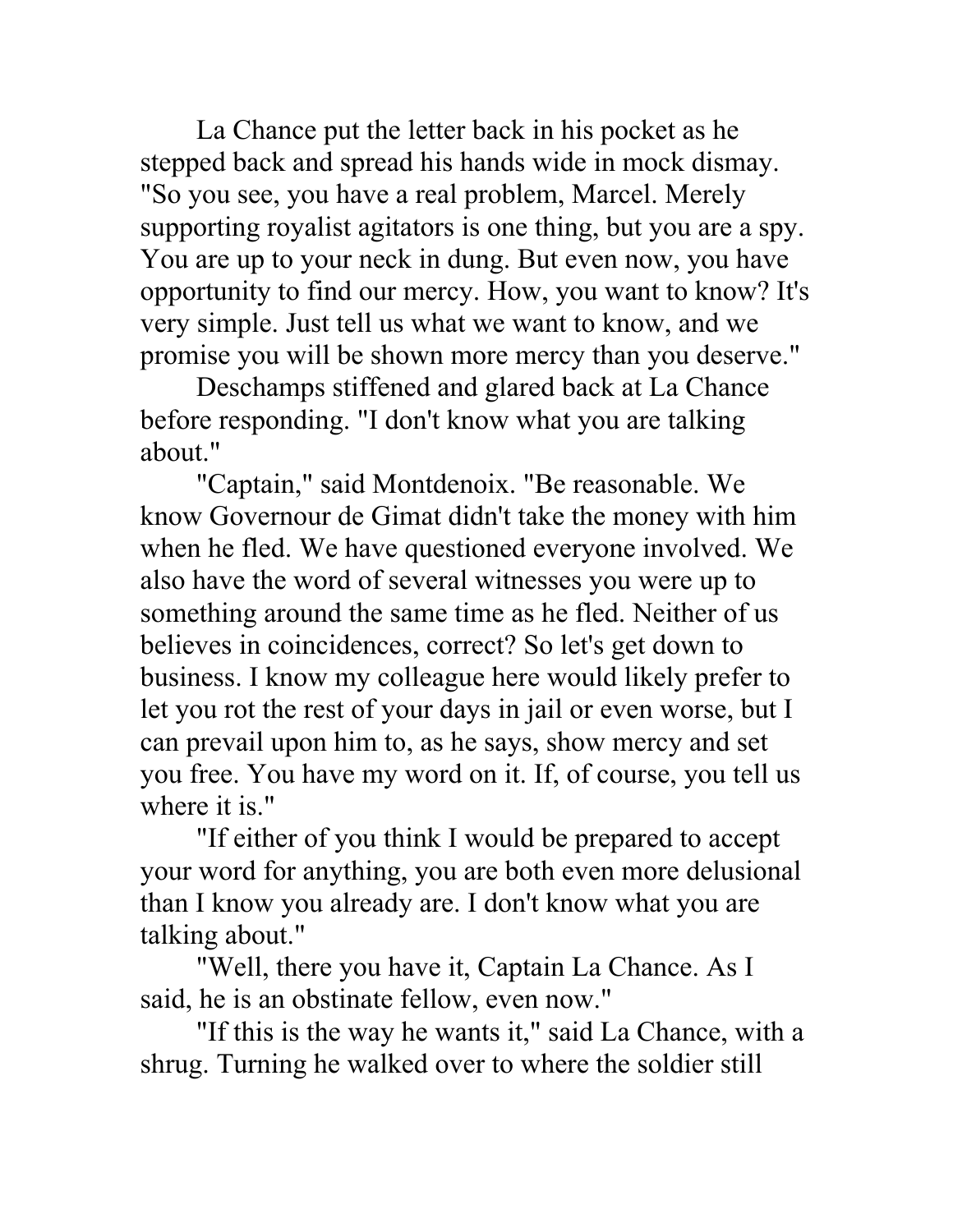stood awaiting orders. Deschamps couldn't hear the brief conversation, but he knew what was coming.

Pulling out a short, two foot long club from where it hung at his belt the soldier strode over to Deschamps and walked around him a couple of times, as if deciding where to start.

The first blow hammered unexpectedly on the front of his right leg on the shin, where minimal padding between his skin and the bone of his leg gave no cushion for the strike. Deschamps couldn't stop his inarticulate scream of pain in response. The scream was renewed as the next blow landed in the same area on his opposite leg. The blows continued to rain down indiscriminately all over his body for another minute before mercifully the beating finally ceased.

Barely conscious, his body a mass of bruises and indescribable pain, Deschamps was aware his captors were once again talking to him, but the words weren't registering in his brain. He felt his head jerked up by the hair to face them as a bowl of water was dashed into his face. As he focused on what they were saying he realized the bonds tying him to the chair were being undone.

"Well, Marcel, I do hope you enjoyed that as much as I did. Actually, I'm rather hoping you'll continue to be obstinate, so we can keep doing this. And I assure you, now I'm in charge here, we certainly will."

The agent Montdenoix coughed into his hand to gain attention. "Captain Deschamps, I do hope you understand that despite whatever history there obviously is between you gentlemen, our purpose here is to just have you tell us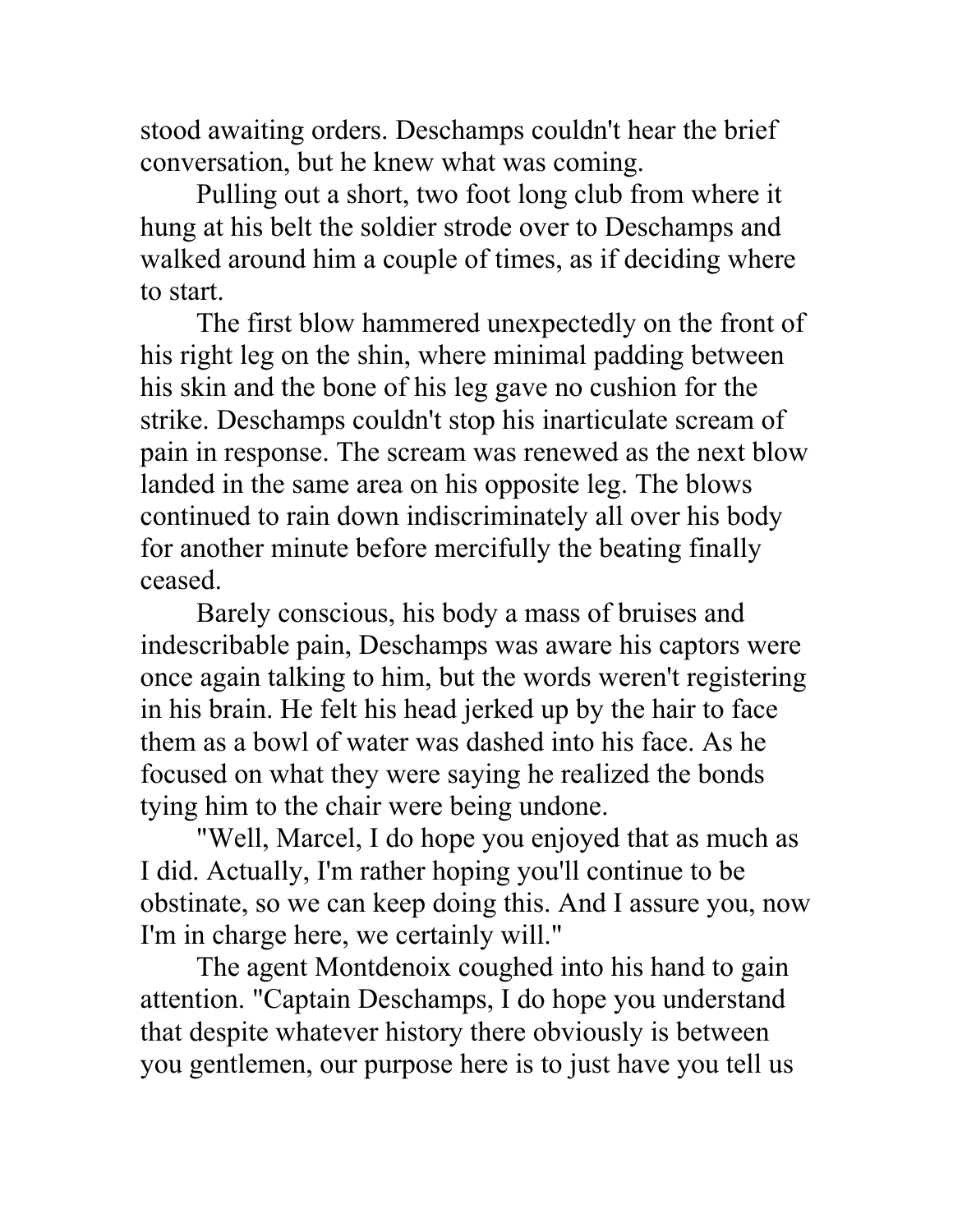what we want to know. This is our job. And we will be merciful if he does, *won't we*, Captain La Chance?"

Deschamps watched as La Chance turned to Montdenoix, obviously trying to keep a scowl off his face before finally responding.

"Yes, yes, of course, Hubert. But I think Captain Deschamps needs to fully understand what his fate will be if he continues to show us a lack of cooperation."

Signaling to Montdenoix, the two men finished untying him from the chair and after seizing him under the arms they lifted him up. Weakened and unable to resist, Deschamps winced and groaned in pain at the sudden movement. The two men dragged him over to the window, arriving in time to hear the distant, harsh thud of something hitting a piece of wood hard. La Chance threw the shutters open wide and Deschamps winced once again as the full sun of a bright day temporarily blinded him.

As Deschamps's eyes grew accustomed to the light he saw La Chance's face creased with naked malice as he moved to within inches of his own. "So, Marcel, look what I brought with me from home. I'll bet you've never seen one of these before, but you know what it is."

Deschamps went cold when he focused on the guillotine on the other side of the square, as he did indeed know what he was seeing. The workers were back testing the device and already raising the blade for another trial.

"So, yes, you need to cooperate and tell us what we want. Despite what my colleague here says I am now in charge here. Sooner or later I will lose patience with your lack of cooperation and when I do, this will be your fate. It will be too merciful and quick a death for my liking, but